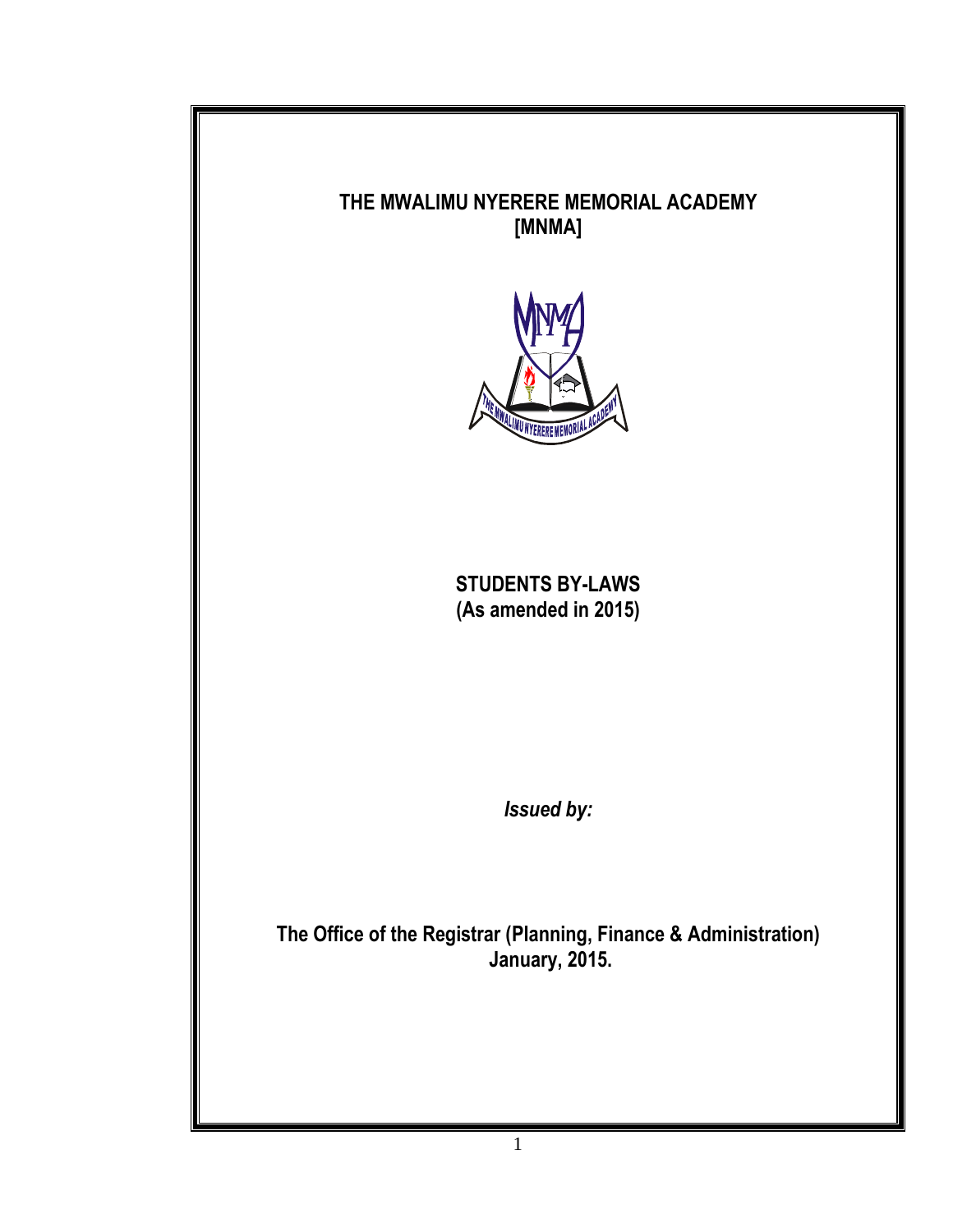**© The Mwalimu Nyerere Memorial Academy, 2015**

 **Signed By:** ……………………………… Prof. Shadrack S. Mwakalila  **Rector :** ……………………………..

> Komanya, Elias David  **MASO – President**

 **For technical reasons, the Student By laws could not be published all pages in the Prospectus as required by MNMA. Although published separately, these Student By Laws shall be regarded as forming part of the said Prospectus.**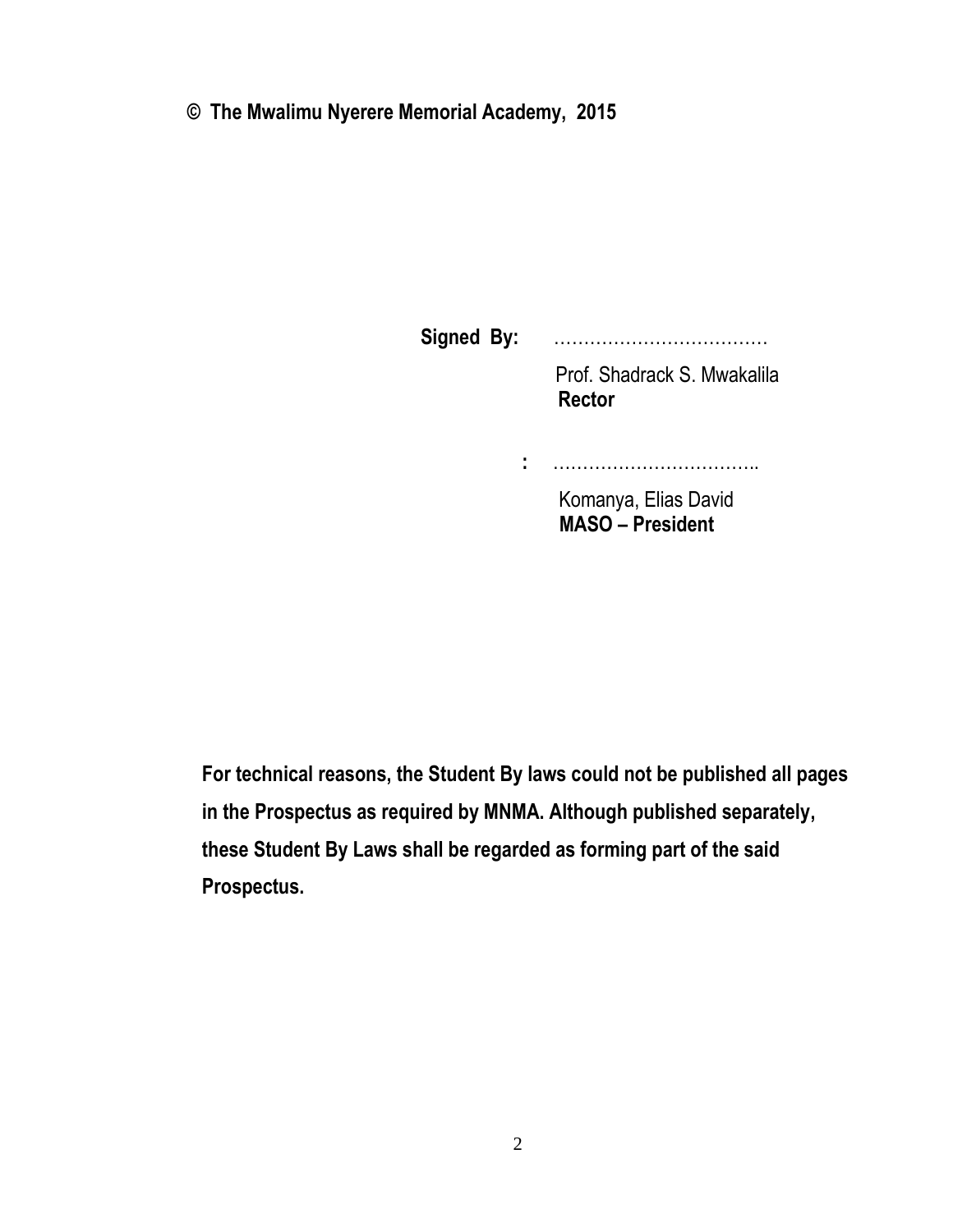# **TABLE OF CONTENTS**

| Part I    |   |
|-----------|---|
|           |   |
| Part II.  |   |
|           |   |
|           |   |
|           | 5 |
|           |   |
|           |   |
|           |   |
|           |   |
|           |   |
|           |   |
|           |   |
|           |   |
| Part III. |   |
|           |   |
| Part IV.  |   |
|           |   |
| Part V.   |   |
|           |   |
| Part VI.  |   |
| 22        |   |
| Part VII. |   |
|           |   |
|           |   |
|           |   |
|           |   |
|           |   |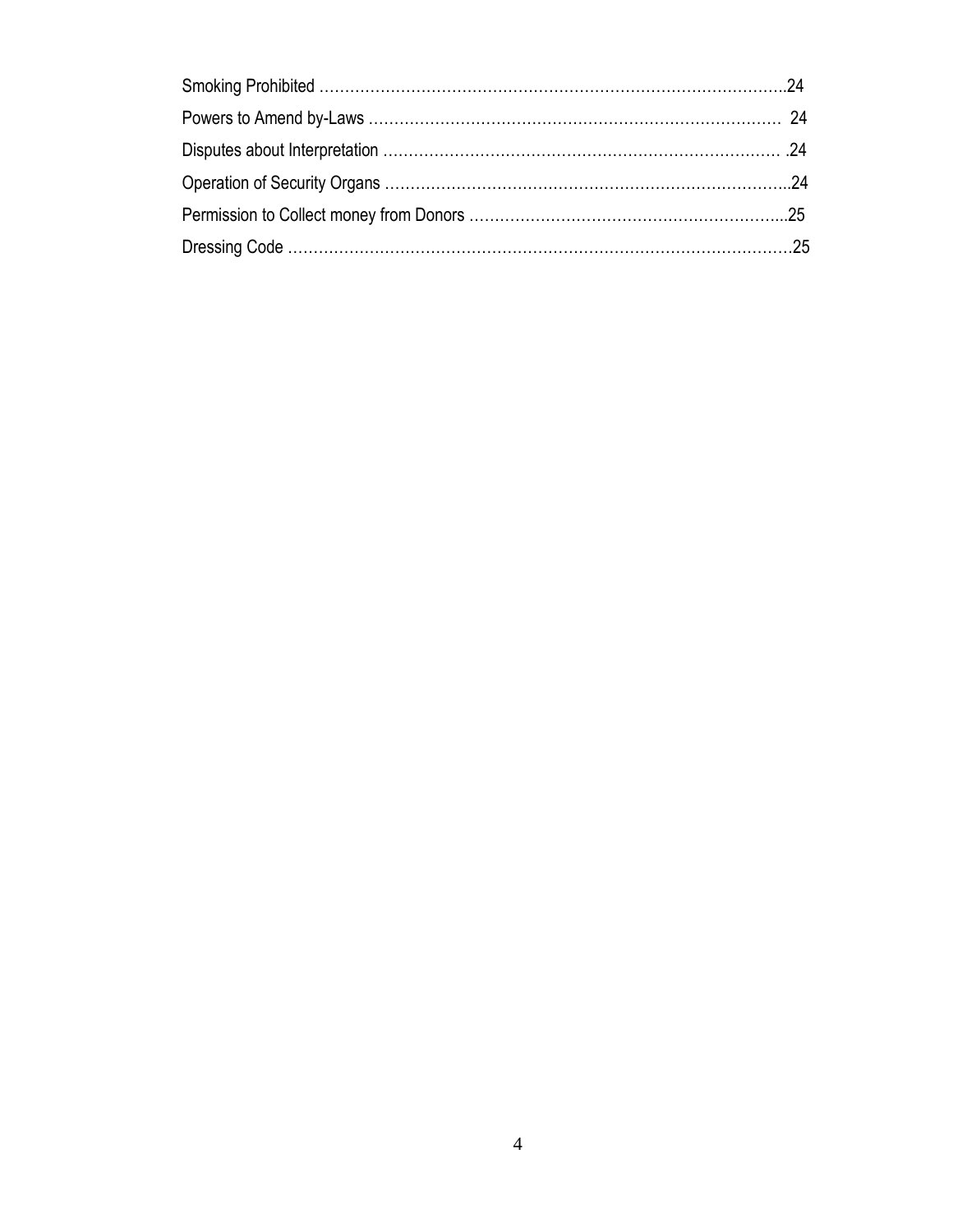### **PART I**

### **TITLE, COMMENCEMENT, INTERPRETATION AND APPLICATION**

- **1.** These Rules shall be cited as The Mwalimu Nyerere Memorial Academy
- *Title and* (MNMA) Students (General Welfare, Conduct and Disciplinary Matters), *Commencement* By - Laws, and shall come into operation on the date as the Governing Board may approve.
- **2.** In these By-Laws, unless the context otherwise requires; *Interpretation* **"Academy**" means the MNMA established under section 3 of Act. No. 6 of 2005.

**"Act"** means the MNMA Act of Parliament No.6 of 2005.

**"Appropriate authority"** means the Principal of the Academy or any other officer of MNMA acting on his behalf in the execution of these By-Laws.

**"Competent organ"** includes Board, Committee or Officers of the Academy vested with express or implied legal powers to allow or disallow acts as are referred to any provisions of these By-Laws.

**"Dean of students"** means an officer of the MNMA recruited for the purpose of taking care of students' welfare.

**"Deputy Principal"** means a Deputy Principal appointed under section 12 of the Act.

**"Disciplinary Authority"** means the Students Welfare and Disciplinary Committee which is established under Part V of these by-laws.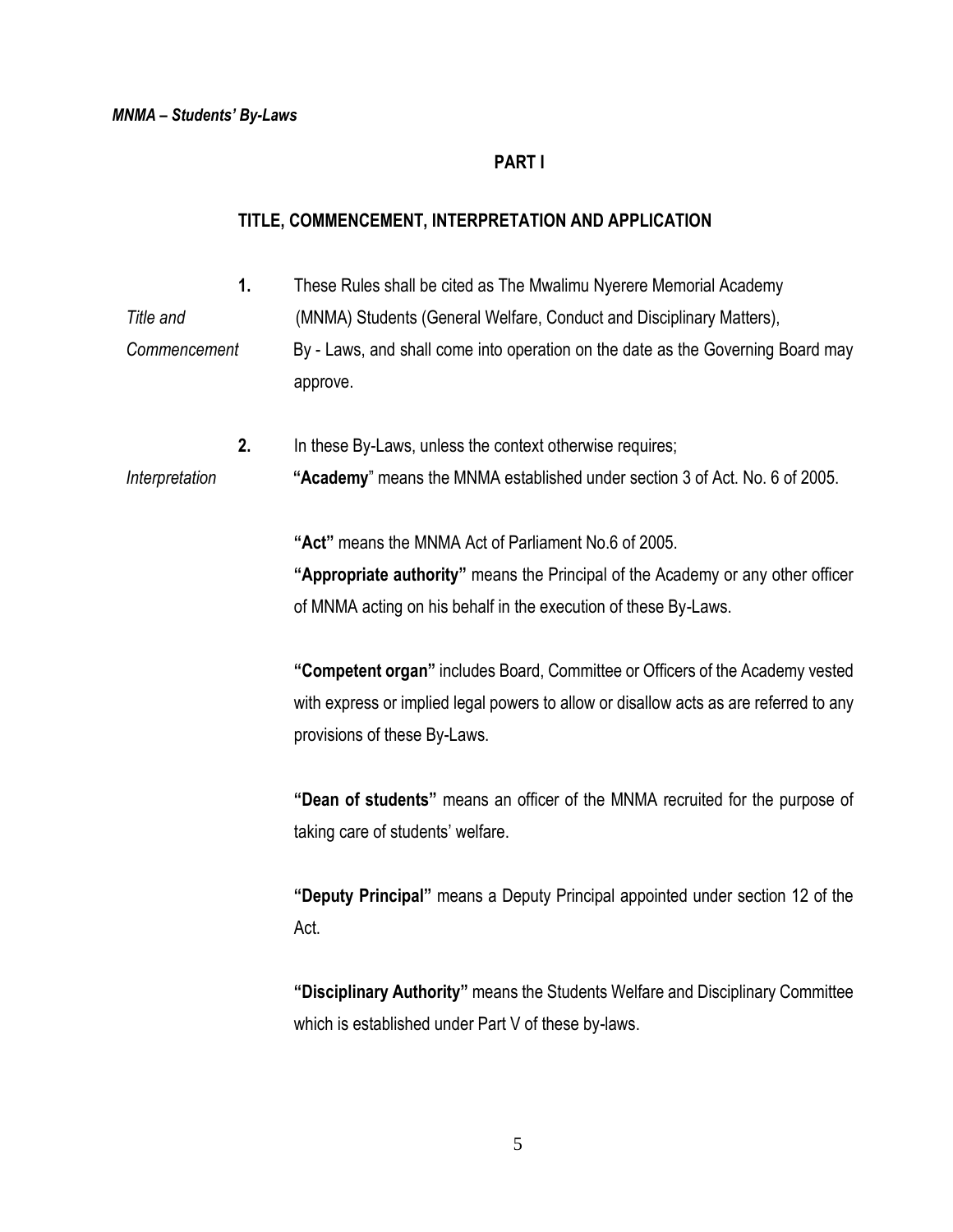**"Disciplinary Authority"** means the Students Welfare and Disciplinary Committee which is established under Part V of these by-laws.

**"Disciplinary offence"** means contravention of these By-Laws and or any other By-Laws made under any other law, which, in the opinion of the disciplinary authority constitutes a disciplinary offence.

**"Governing Board"** means the Board of the MNMA established under section 6 of the Act.

**"Illegal drugs**" means any drugs declared illegal by any law in force in Tanzania.

**"Illegal meeting"** means any meeting or gathering which has not been allowed by the appropriate authority.

 '**' MASO''** means the Mwalimu Nyerere Memorial Academy Students **Organization** 

**"Principal"** means the Principal of the Academy appointed under section 11 of the Act.

**"Registrar"** means the Registrar appointed under section 13 of the Act.

**"Social function"** means any party to be held by students for whatever reason.

**"Staff"** includes academic, technical and administrative staff employed by the Academy.

**"Student government representative**" means any competent student or body of students properly appointed and constituted to represent students' interests to the Academy's authorities.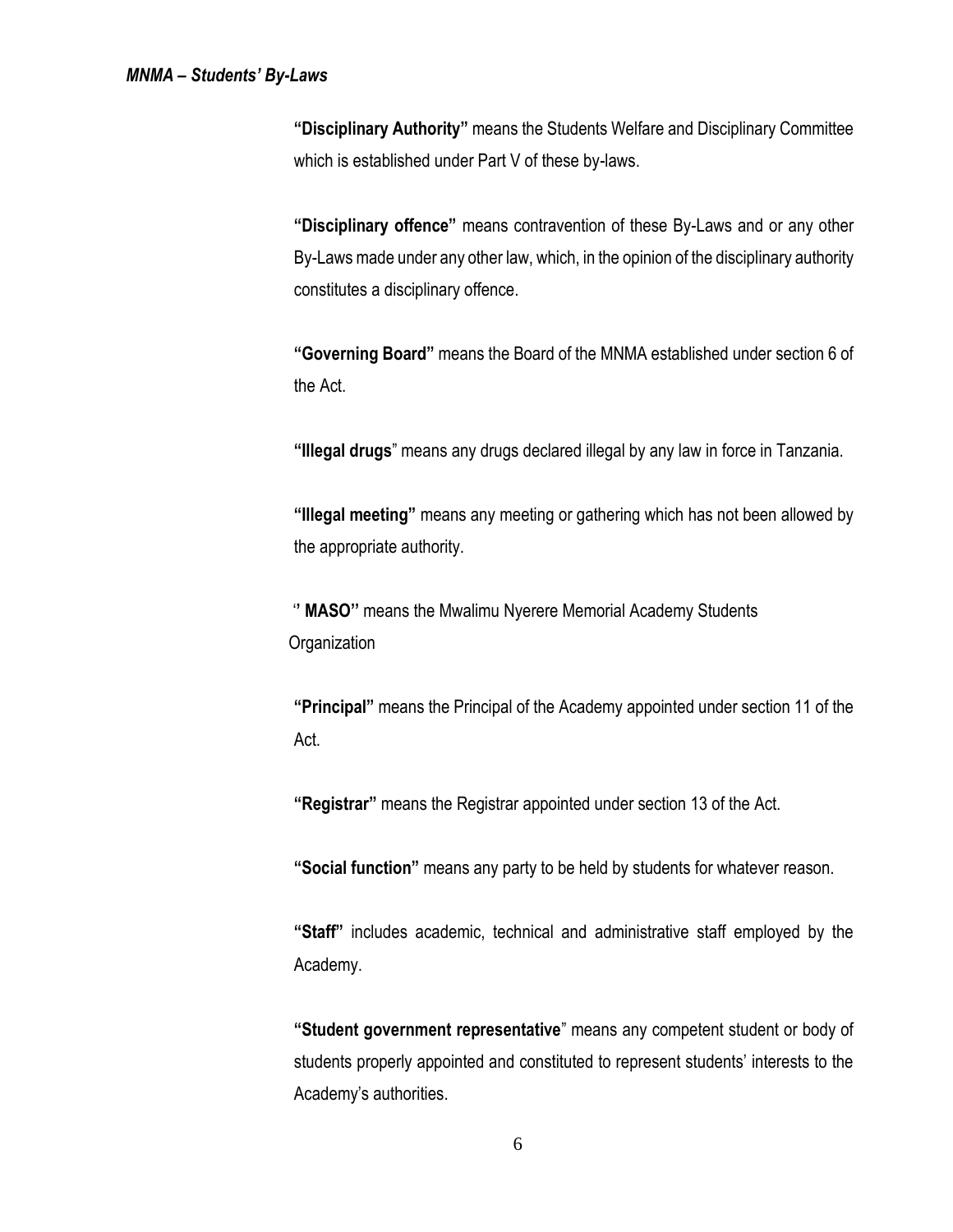**"Student" means any person duly registered by the Academy as a candidate for any award of the MNMA and studying under any of its programmes.**

**"Students Disciplinary Appeals committee"** means a committee established by the Academy's Governing Board to deal with students' appeals, welfare and disciplinary matters.

**"Students Welfare and Disciplinary Committee**" means a competent body appointed by the Academy to deal with students' disciplinary matters.

**"Vehicle"** includes motor vehicle, motorcycle, tricycle, bicycle and any other mechanical means of conveyance on land.

- **3.** (a) These By-Laws shall apply to any person who is admitted and Application *Application* registered as a student of the Academy.
	- (b) The application of these By-Laws to any student shall cease upon the expiry of the period one is registered as a student of the Academy or upon the happening of any event which disqualifies one from continuing to be a student of the Academy or in case of death.
	- (c) Every student shall be presumed to be aware of the existence of these By-Laws and any other laws of the Academy and it shall not be a defence for any student in relation to any proposed disciplinary measure that these By-Laws were not brought to his attention by the Academy.
	- (d) Payment of student's subscription fee shall be part and parcel of student's registration at the Academy. For avoidance of doubt; prescribed fee shall include "Students union fees".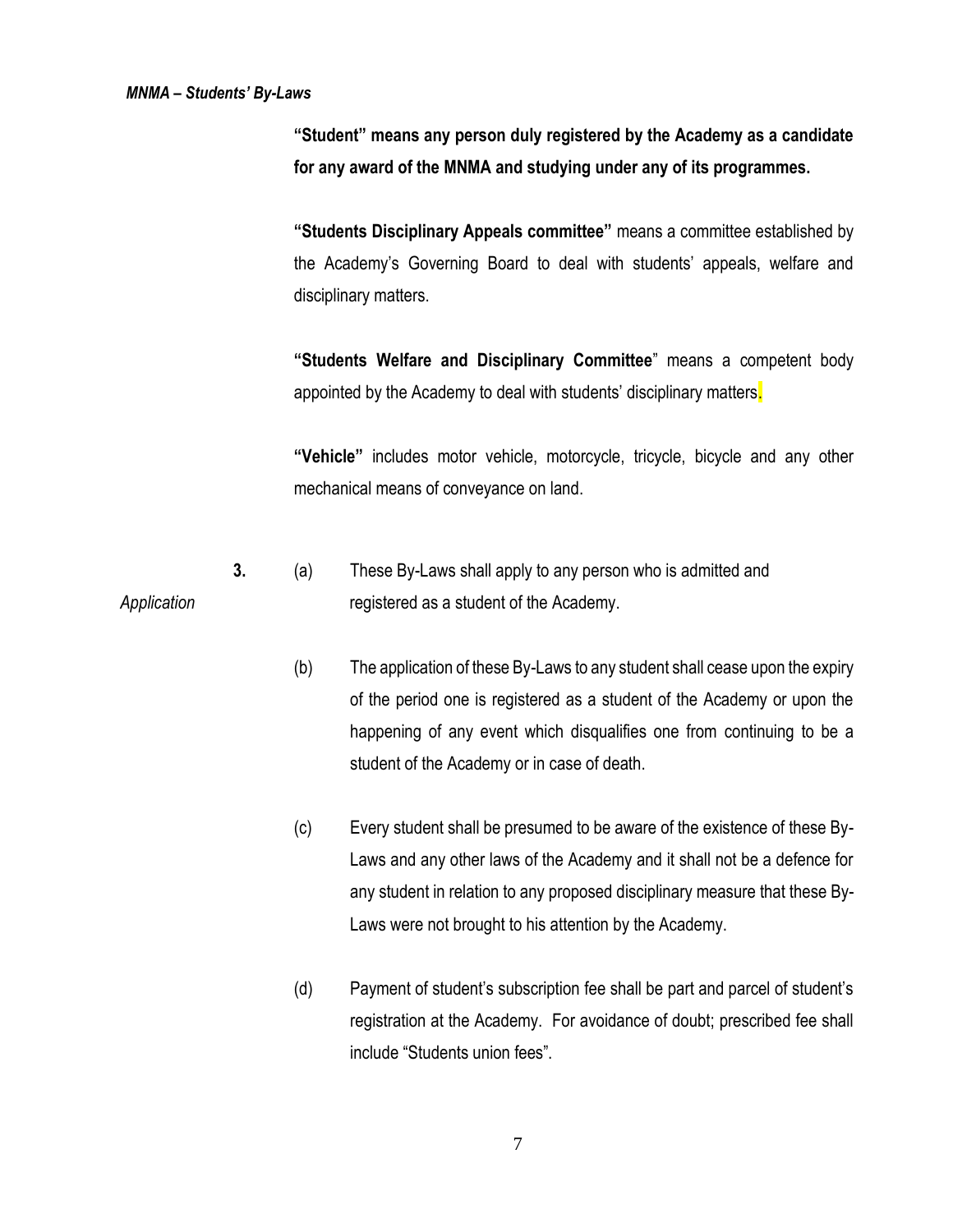(e) The operation and application of these By Laws is without prejudice to the general laws of the United Republic of Tanzania.

### **PART II**

### **ORIENTATION AND REGISTRATION**

- **4.** Every first year student shall attend orientation programmes, which are conducted during the first week of the opening of every academic year.
- **5.** (i) All students shall report and register at the Academy at the beginning of every semester and on the prescribed date as the Academy may appoint from time to time.
	- (ii) Any student who fails to report and register on the prescribed date but not later than fourteen days from the date of reporting and without any reasonable cause shall be liable to cancellation of his/her admission.

## **STUDENTS' GOVERNMENT**

- **6.** The Academy has a Students' Organisation known as The Mwalimu Nyerere *Students'* Memorial Academy Students' Organisation (MASO). The Students'  *Government* Organisation is responsible for Students' academic, social and recreational activities at the Academy. MASO is the only official recognised organisation representing all students of The Mwalimu Nyerere Memorial Academy. The objectives of MASO shall be:
	- (a) To protect and promote students' interests in all aspects of their lives during their stay at the Academy.
	- (b) To establish a proper organisational basis for communication between the Academy's authorities and students.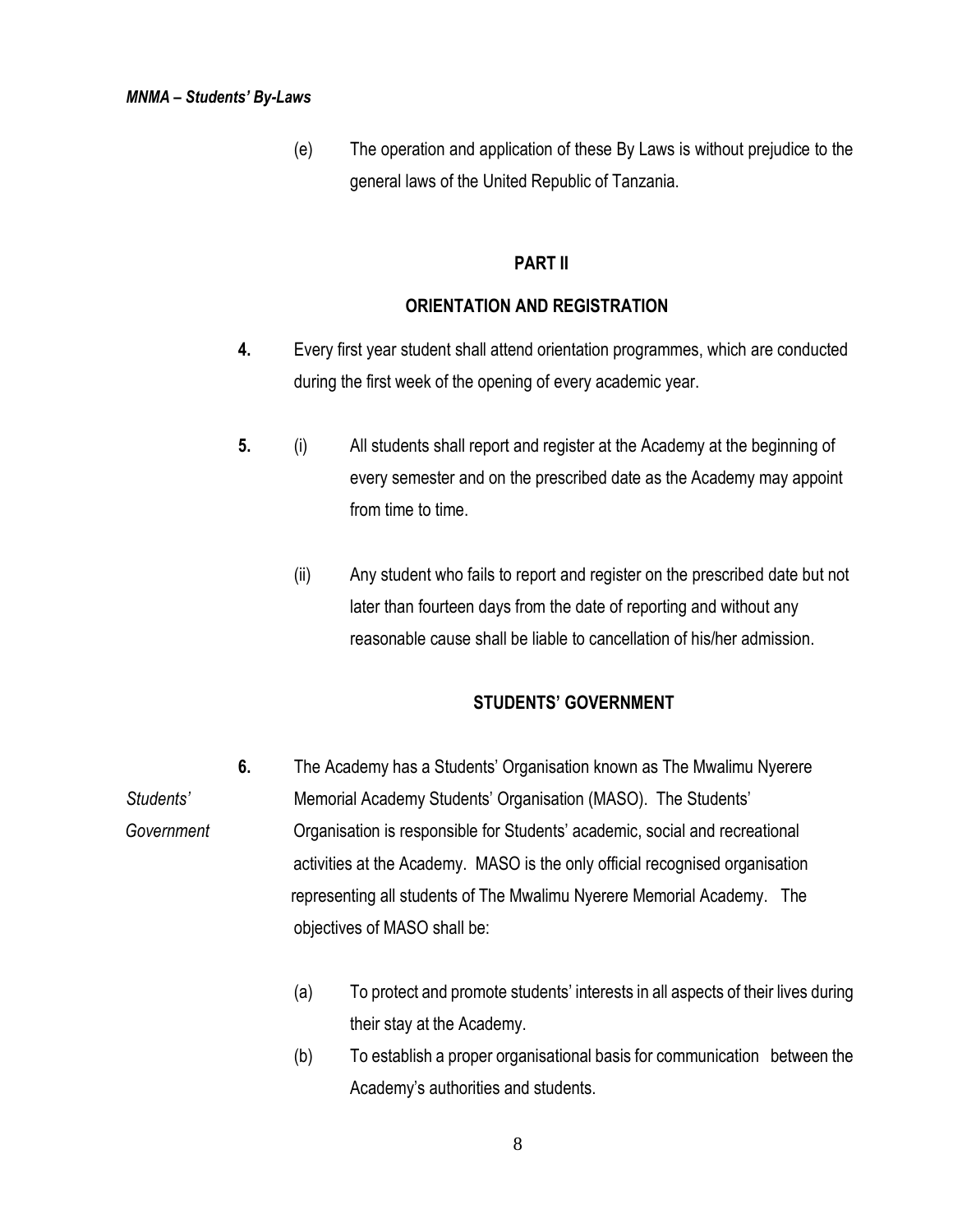- (c) To form, maintain and develop fraternal relations with students of other higher learning institutions in Tanzania, Africa and the world over.
- (d) To promote the good image and excellence of the Academy.

#### **RESIDENTIAL, CATERING SERVICES AND OTHER MATTERS**

- **7.** (a) Every student shall, before being granted any accommodation or the *Residential* right to occupy any room in the Halls of Residence or in any other premise *Services* on campus earmarked for residential purposes, pay for such accommodation at full rate as the MNMA may determine from time to time. All rental payment should be done during the first 14 days.
	- (b) The Dean of Students shall have the power to evict any student who has fraudulently or by misrepresentation secured accommodation in any premise of the MNMA or any student who has been allocated accommodation without having paid for such accommodation.
	- (c) Any student who is evicted from the room by the Dean of Students under sub-rule (b) of this by-law shall not be considered again for any accommodation on-campus, **unless** the Principal directs otherwise.
	- (d) The Management of MNMA shall have the right and power to determine the number of students who may share any of its rooms in the Halls of Residence or in any other premise earmarked for residential purposes.
	- (e) Students are not allowed to change the rooms allocated to them without the prior permission of the Dean of Students or any other office of the Academy acting on that behalf. Any person found guilty of an offence under this by law shall be liable on conviction of first breach to a fine and second breach to eviction from the room.

9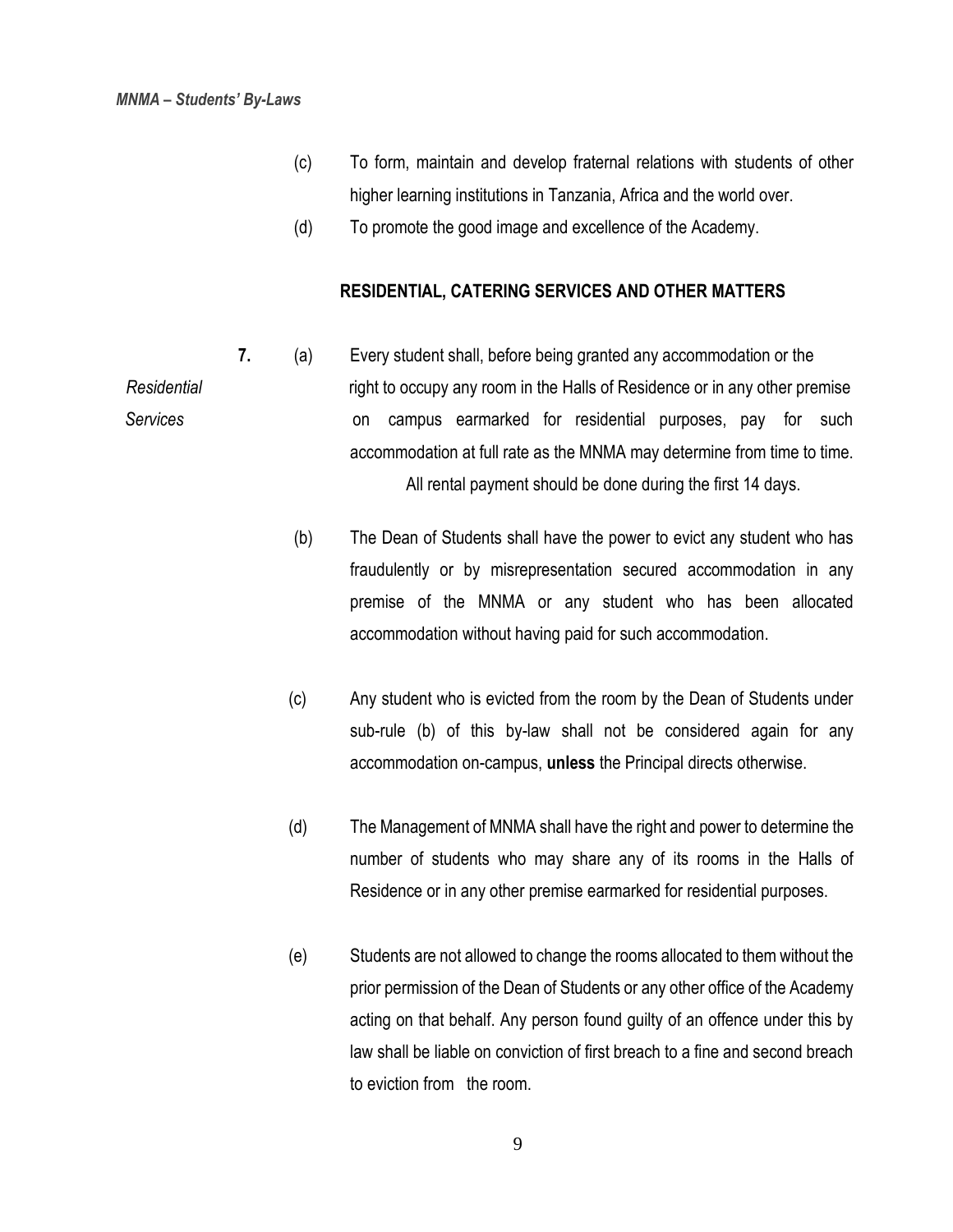- (f) The issuing of any item by the MNMA to any student either for the latter's use in his/her room or in connection with any activity of the MNMA shall be made in writing by using specified forms or any other form of writing that the MNMA may consider proper and in any case, the student shall sign on the document used.
- (g) Each student shall, at the end of each semester, hand back to the relevant authorities the room keys and all other items that the Academy might have issued to him/her either for use in the rooms allocated to him/her or in connection with any activity of the MNMA. Any person found guilty of an offence under this by-law, shall be liable on conviction of first breach to a fine and second breach eviction from the room.
- (h) Any damage to, or loss of any property of the Academy by any student shall be made good by the student and the cost of making good the damage or replacing the lost item shall be borne by the student concerned.
- (i) Where damage or loss is caused by students whose identities are not known, the cost of repair or replacement shall be shared by all the students involved at the time and, or place the damage or loss occurred.
- (j) In the case of any dispute as to one's liability under sub-rule (h) and (i) of this by-law, the officer-in-charge of the section shall refer the matter to the Dean of Students who shall report the same to the Registrar.
- (k) Students shall report without delay any damages whether accidental or otherwise direct to the appropriate officer-in charge of the section under whose care such property was kept.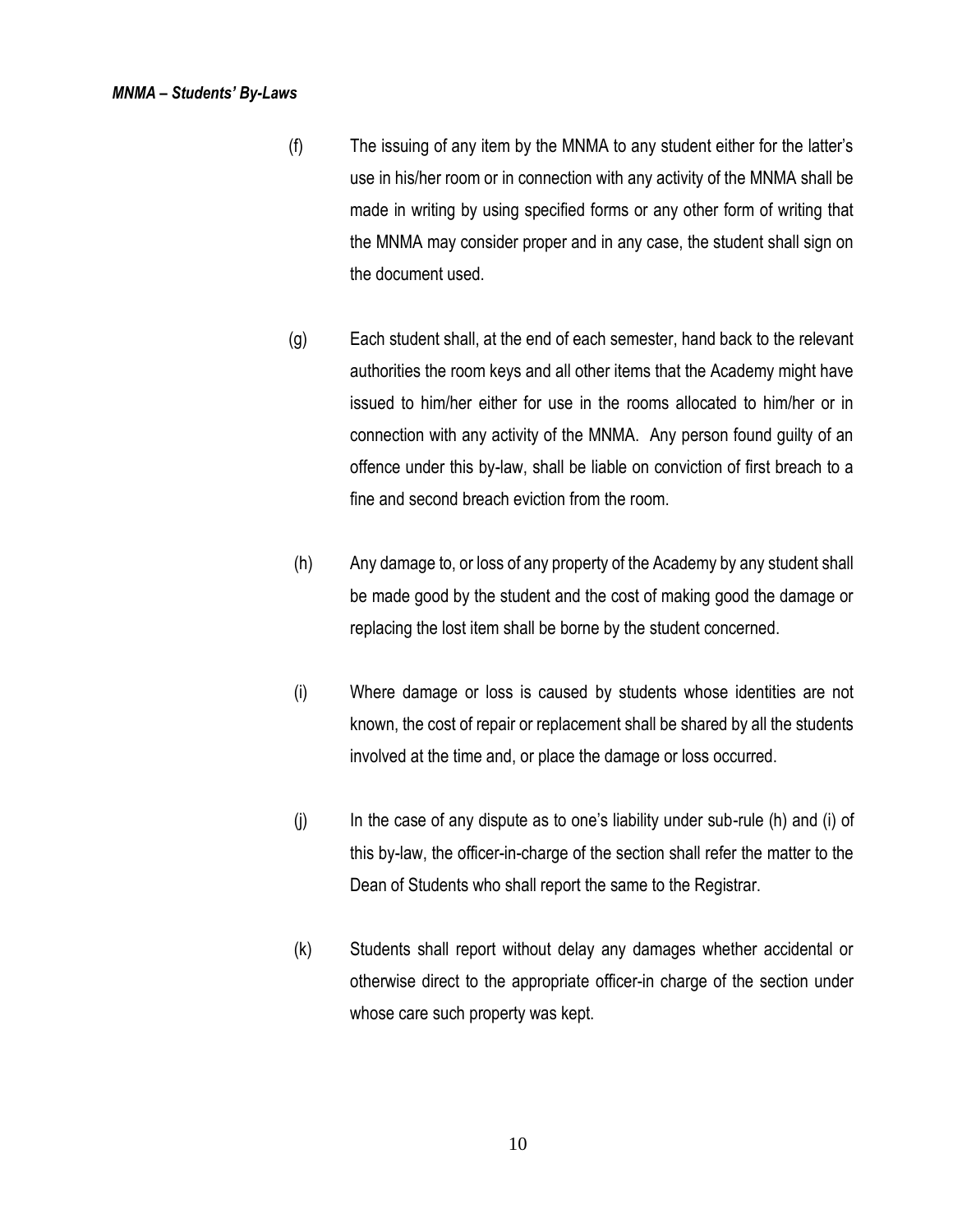- (l) The occupant shall be required to sign an accommodation Contract/Agreement at the beginning of each academic year and return one copy of contract to the Hall Warden.
- **8.** Students of the opposite sex shall not be allowed to share a room. Any person found guilty of an offence under this by-law shall be evicted from the room.
	- (a) Students shall not use the rooms allocated for residential purposes or any other space in the Halls of Residence for any social function. The students found guilty under this by-law shall be liable to pay a fine for the first breach and eviction from the room for the second breach.
	- (b) Any student wishing to hold any social function shall apply to the Principal through the Dean of Students a week before the intended function for the permission and, the Principal may, on receiving such application grant such permission, which shall specify the place and duration for holding such function.
	- (c) For specific students' official functions, permission to extend musical performance in specified places within the Academy may be granted by the Principal who may allow an extension of hours after midnight if necessary.
- **9.** Students shall take good care of the rooms they occupy in the Halls of Residence or in any other premises earmarked for residential purposes. In particular students shall not do any of the following acts:-
	- (a) Move furniture from their rooms to other places or from other places into their rooms. Any person found guilty of an offence under this by-law shall be liable on conviction of a first breach to a stern warning, second breach to a fine and third breach to an eviction from the room.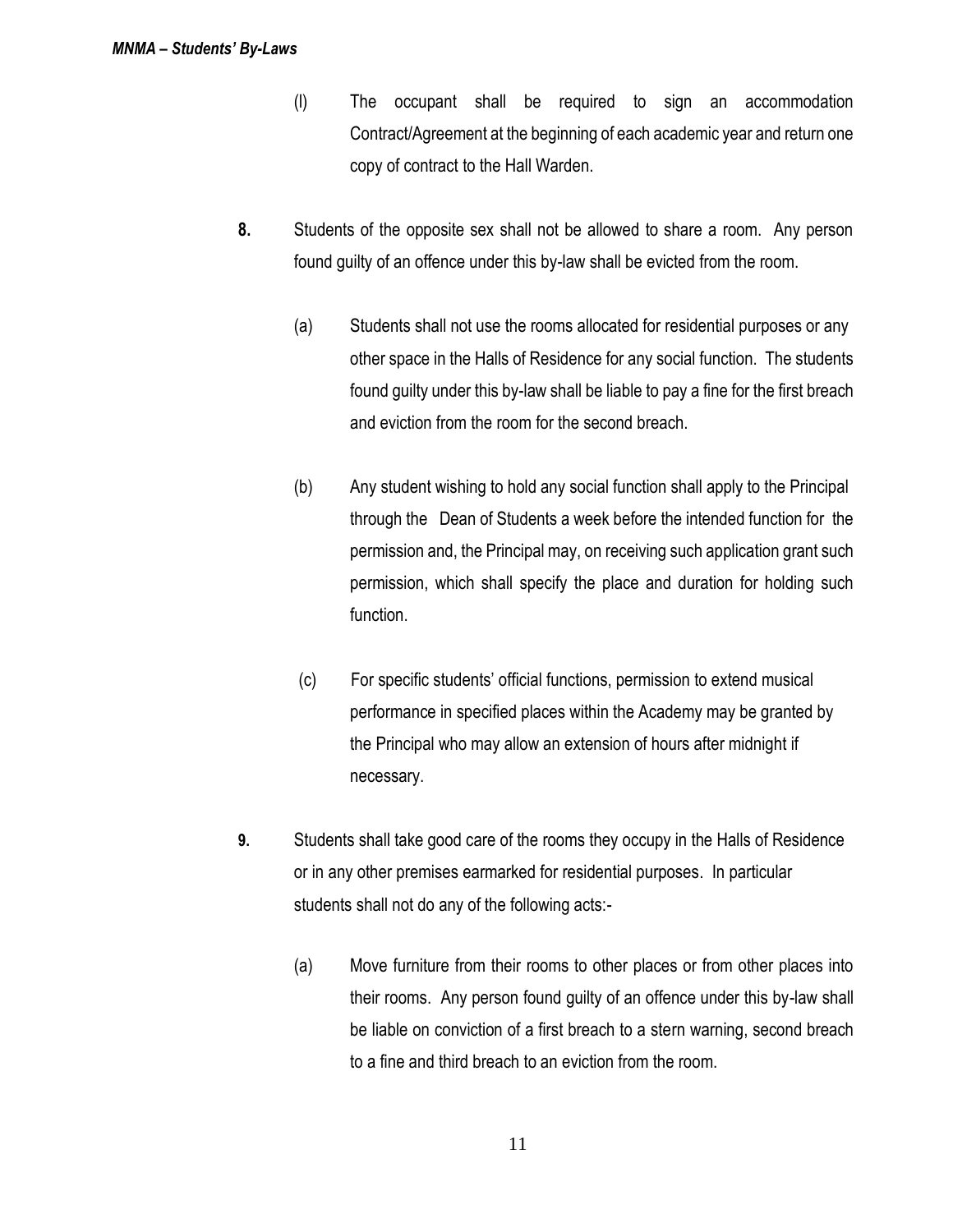- (b) The use of balconies and common rooms for drying or airing of beddings, towels, clothing or washing of **any kind**. Any person found guilty of an offence under this by-law shall be liable on conviction of a first breach to a severe warning, second breach to a fine and the third breach to an eviction from the room.
- (c) Interfering with any electrical installation or any other service installed in the MNMA . Any person found guilty of an offence under this by-law shall be liable to, a fine, an eviction or both depending on the seriousness of the problem.
- **10**. Regulations set for Academy's residence by these By-Laws shall also apply to the students living off campus supervised by the Academy.
- **11. (**i**)** Students who get accommodation in the halls of residence of the Academy are Responsible for the proper keeping of all property and any damage or loss must be reported to the Hall Warden.
	- (ii) Students shall be responsible for security, the general cleanliness and tidiness of the rooms they occupy.
	- (iii) **Cooking** of any form is not allowed in the halls of residence or any other premises. For the avoidance of any doubt, **cooking** includes frying, roasting, boiling, baking and warming by use of any source of energy and any appliance. Any person found guilty of an offence under this by law shall be liable on conviction for fine and eviction from the room.
	- (iv) No cooking or cooling appliances and no electric devices other than reading lamps, table fan, electric iron, electric razor, electric hair dryer, radio, record player, Video or computer shall be used in students rooms.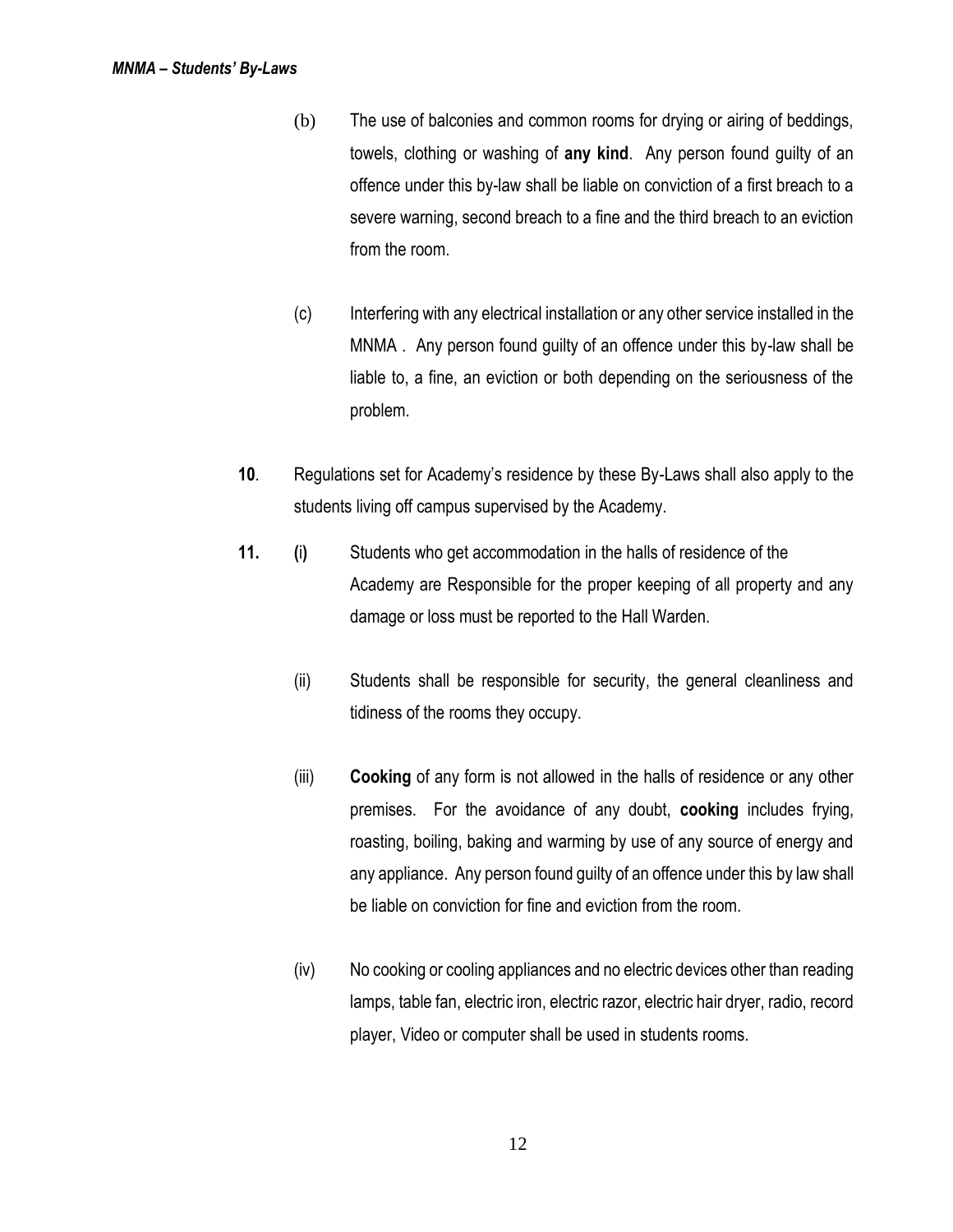Any person found guilty of the offence under this section, shall be liable on conviction of a first breach to a fine and second breach to an eviction.

- (v) Electric lights must not be left burning during daytime or when an occupant is not in the room.
- (vi**)** Musical appliances and instruments, such as record players, radio set, video and other noise making instruments shall not be used between 12:00 midnight and 6:00 a.m. provided that at any other time, music shall not be played beyond room sound for avoidance of causing nuisance and annoyance to other residents of the hall. Any person found guilty of an offence under this by law shall be liable on conviction of a first breach severe warning second breach to a fine and third breach an eviction from the room
- (vii) A student shall obey rules and instructions made in respect of halls of residence and shall refrain from conduct which may bring discredit upon his/her hall of residence or is prejudicial to the welfare of other students of the hall such as drunkenness and disorderly conduct, over blasting music, fighting etc. Any person found guilty of an offence under this section shall be liable to severe-warning second breach to a fine and third breach to an eviction from the room.
- (viii) Students shall not be allowed to live with any unauthorized person or persons in their rooms, including spouse, children or other relatives and other students (subletting). Any person found guilty of the offence under this section shall be liable to fine and eviction from the room simultaneously.
- (ix) Students shall be expected to live peacefully with one another in their allocated rooms. If any student is found to be misbehaving towards his/her roommate, the misbehaving student shall be evicted.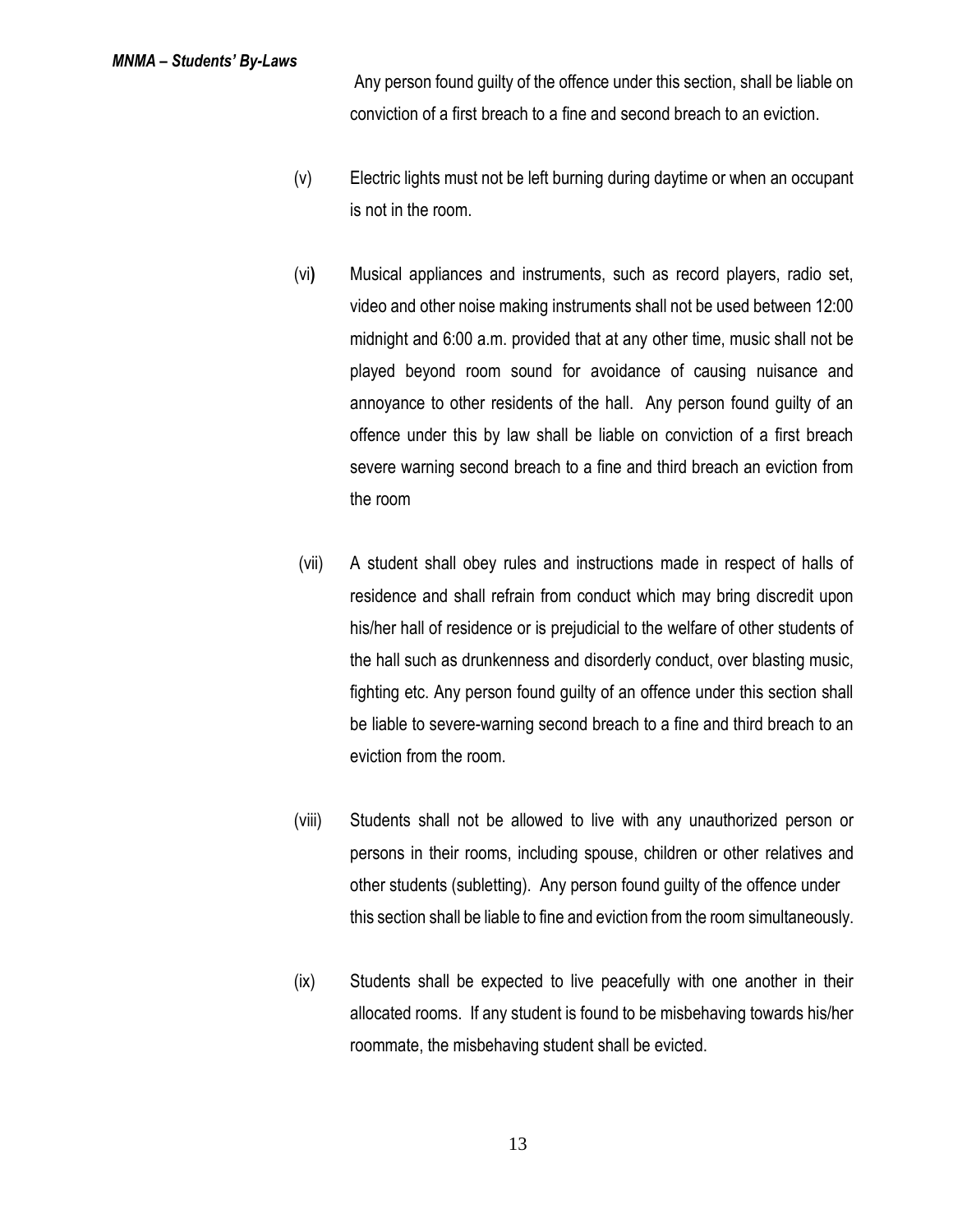- (x) Students shall not allow visitors of either sex in the halls of residence beyond 6.00 pm for outside visitors or 12.00 midnight for Academy's students. The student who allows the outside visitors of either sex is liable to a severe warning for the first breach and eviction from the room for the second breach.
- **12.** (i) All meals from the MNMA Cafeteria shall be served to students or any other persons, as the operating company may allow, on a commercial basis and according to food service timetable.
	- (ii) The kitchens shall be out of bound to all students except for students' leaders appointed to oversee cafeteria matters. Any person found guilty of an offence under this by-law shall be liable on conviction of a first breach to a severe warning, second breach to a fine and the third breach to suspension from the Academy.
	- (iii) All cafeteria services shall be enjoyed in the premises specified for such services and students shall not take any utensil from the cafeteria or any other premises currently being used for such services to any other premises or any compound within or outside MNMA campus without the permission of the operating company or any other officer of the company acting on that behalf.
	- (iv) MASO shall supervise and monitor all cafeteria services to ensure that the meals are of good quality and required standard. The Dean of Students shall be consulted if there is any problem.
	- (v) The students are not allowed to take their meals in the halls of residence. All meals shall be taken in the cafeterias. Anyone found guilty of the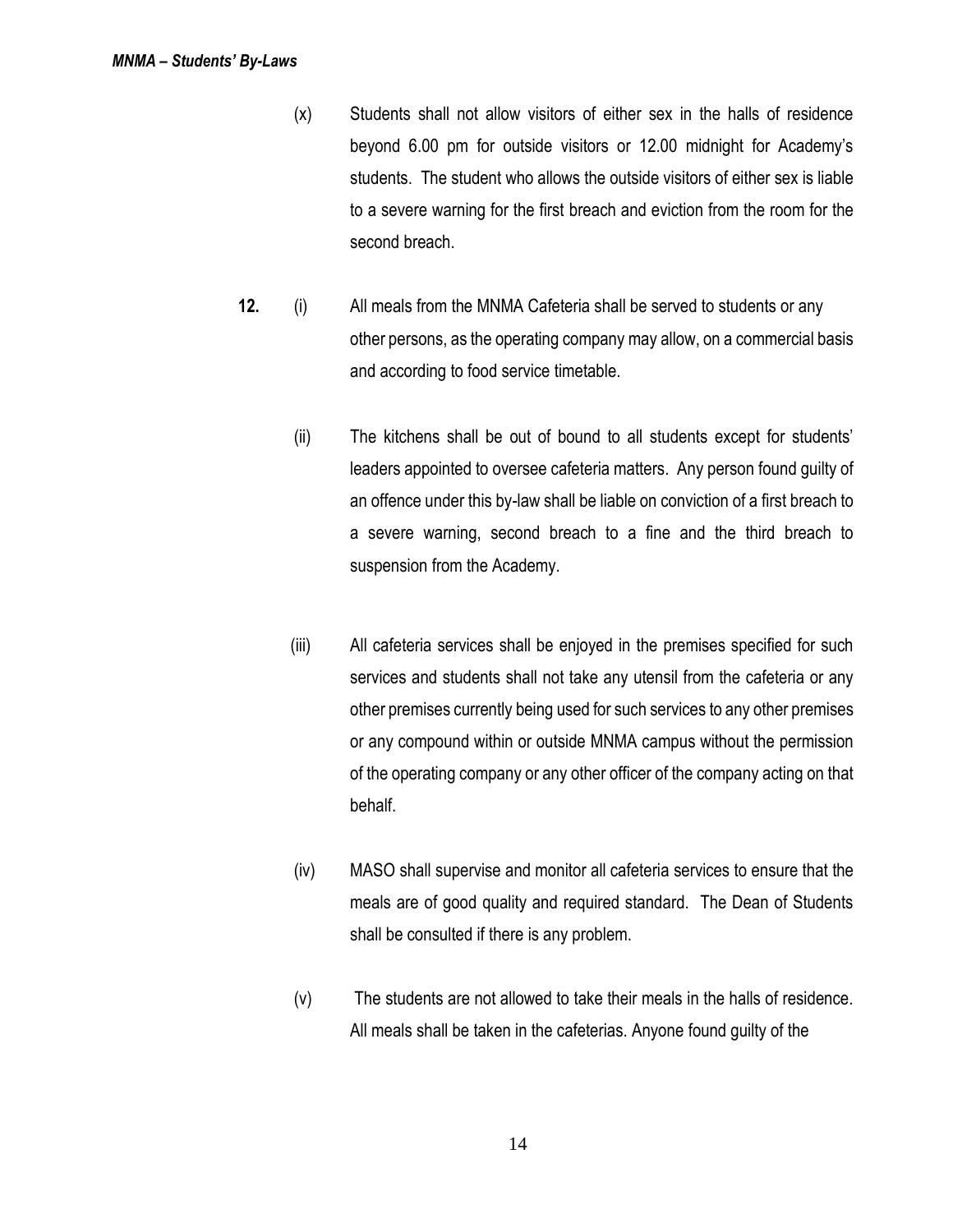.

offence shall be liable to a severe warning, second breach to a fine and third breach to an eviction.

- **13.** (a) Any student wishing to keep and drive a motor vehicle or motor cycle on *Vehicles* Campus shall comply with the general Laws of the Land governing driving and parking of vehicles as well as the relevant rules which are in force at the Academy.
	- (b) Any student who keeps a motor vehicle/motorcycle at The Academy's premises must register it with the Dean of Students.
	- (c) The registration of the motor vehicles and motorcycles as provided for under this section shall be conditional and done annually upon the production of the following documents:
		- (a) Registration card of the motor vehicle.
		- (b) A valid and certificate of insurance.
		- (c) A valid and clean driving license in the applicant's name.
		- (d) A certificate of road-worthiness, where such appears necessary.
		- (e) Student identity card.
	- (d) The MNMA shall have the power to refuse permission to any student or withdraw any permission granted to any student to drive on campus whenever it appears to the Academy that such student is a dangerous or reckless driver.
	- (e) The MNMA shall not be responsible for the care and safety of any motor vehicle, motorcycle or any other property of a student.
	- (f) All vehicles shall park at the parking area for visitors, which is outside the Administration area.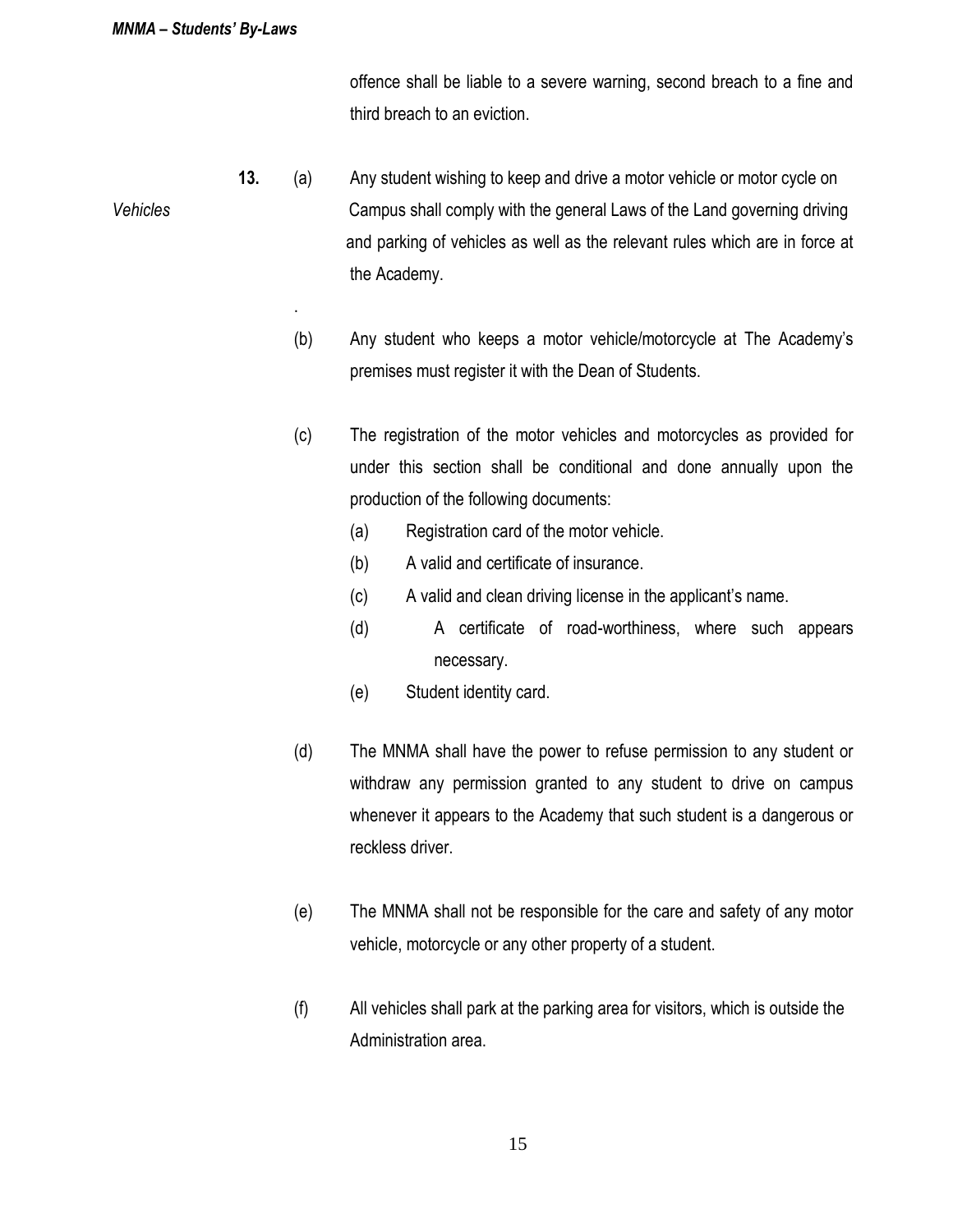- (g) Any student who brings to the Academy any vehicle, which is not registered, shall be guilty of a disciplinary offence.
- **14.** (i) Pregnancy will not be considered as an illness unless otherwise advised *Maternity* by a medical doctor. An on campus female student is not allowed to **Leave** stay with her child after birth.
	- (ii) After birth a female student may upon request be granted a maternity leave of 21 days from the day she delivers. Should there be any symptoms of maternal complications after that period, the same will be advised to postpone studies.
- **15.** (a) Students are responsible for their own travelling arrangements to and **Permission from the Academy.**

*to travel*

- (b) No student shall, except on very exceptional circumstances, obtain leave of absence for more than 14 days in any Academic year.
- (c) Permission to travel outside Dar es Salaam during weekends and Public holidays shall be granted by the Dean of Students.
- (d) Permission to travel during the week days and involving missing lectures and seminars shall be obtained in writing from the Deputy Principal who will submit a copy of the letter of permission to respective Heads of Departments and Dean of Students.
- (e) Permission to travel outside the country shall be obtained from the Principal.

16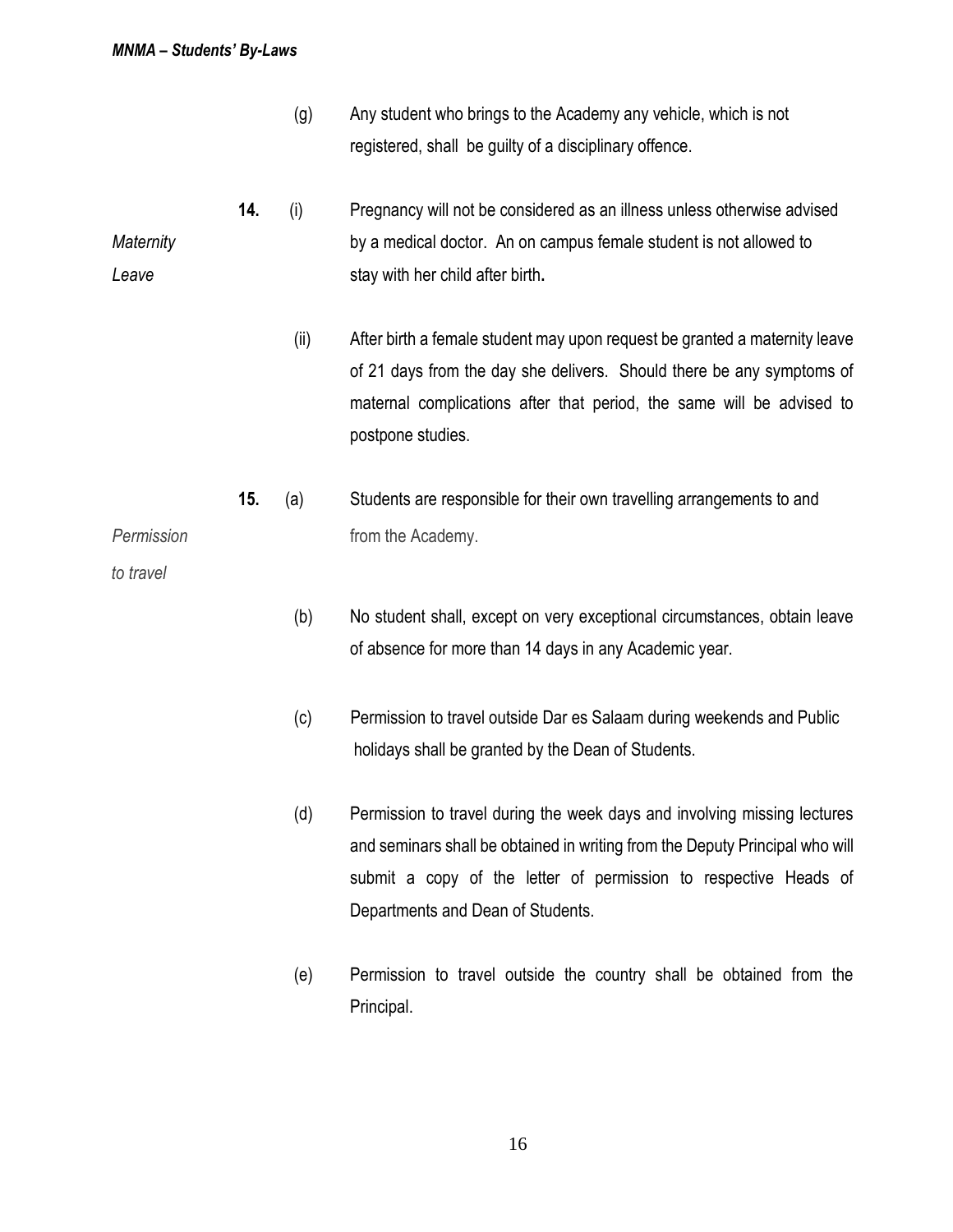**16.** Students have complete freedom of worship, with essential limits that the *Religious* enjoyment of this freedom shall not, in any way, prevent other MNMA'S activities *Activities* and/or members in the community from enjoying their own freedom. Facilities for

all major denominations are available within a walking distance from the Academy.

- **17.** The Academy encourages students to participate in different games and sports. *Games* facilities available at the Academy include football, basketball, volleyball and *and Sports* netball courts. Students can fully participate in soccer, athletics, table tennis, basketball, netball, handball, swimming etc.
- **18.** (i) Students shall get medical services by using National Health Insurance *Health* **Fund (NHIF)** Card.
- *Services*(ii) Students are required to pay for the NHIF cards as prescribed by the NHIF.
	- (iii) Payment of medical Insurance shall be part & parcel of student's registration.
	- (iv) The Office of the Dean of Students with collaboration with the NHIF Office shall make sure that all students get their NHIF cards on time.
- **19.** (a) Library services at MNMA shall be available to students at specific *Library Services* **come intervally operating hours as the Academy may prescribe from time to time.** 
	- (b) Students borrowing books, periodicals, magazines and any other documents or facilities from MNMA library shall be responsible for their care and safety and shall return the borrowed items intact to the issuing officer on the date specified or agreed for the return of such items.

17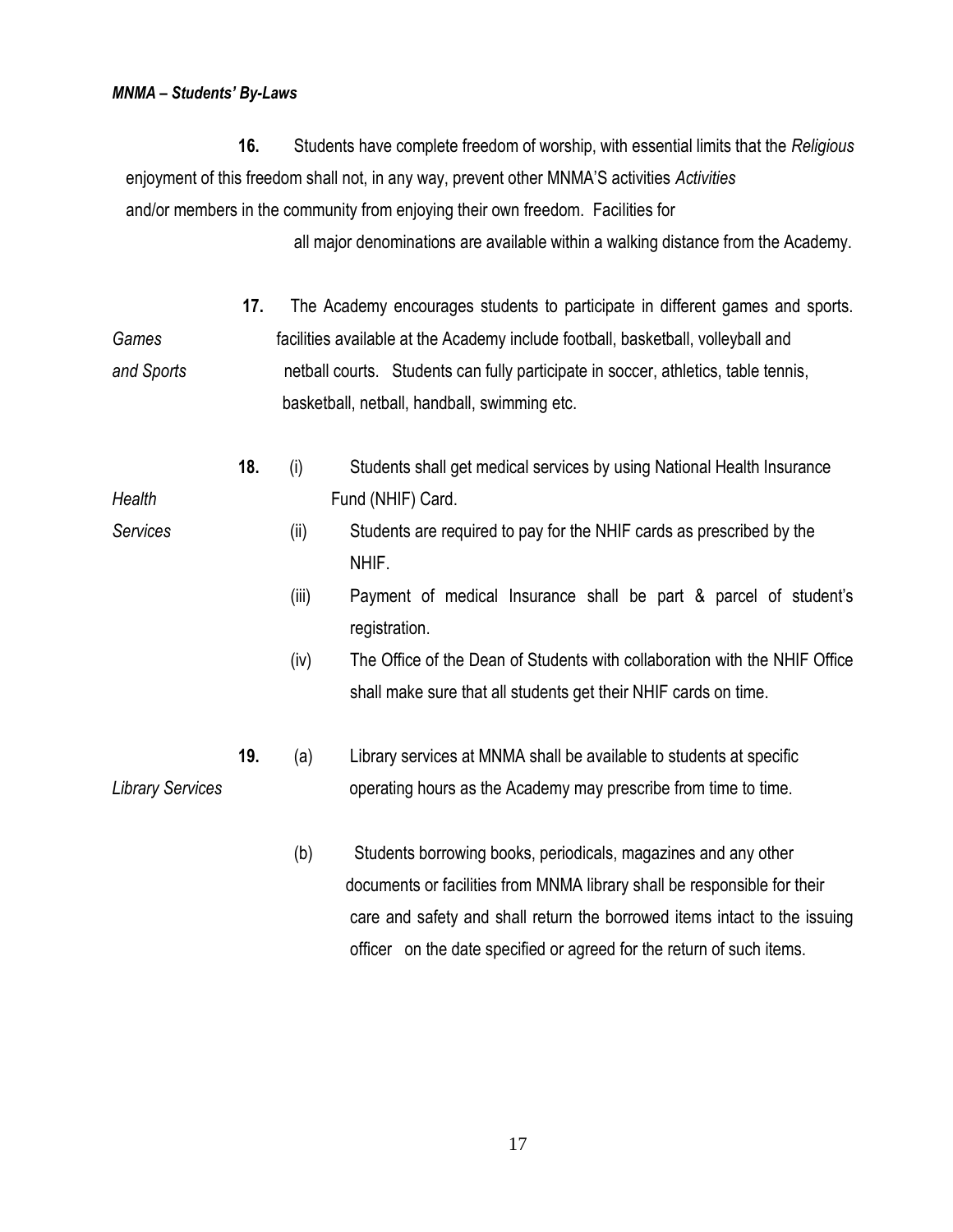### **PART III**

## **STUDENTS' GENERAL CONDUCT**

- **20.** Students shall show Identify cards in all places and at all times when required to do so by an authorized person. Failure to show the identity card shall lead to the denial of the service concerned.
- **21.** Any kind of misconduct by a student or students, which has the effect of tarnishing the good name of the MNMA both on and off campus, is prohibited. Any person found guilty of an offence under this by-law shall be liable on conviction of a first breach to suspension from the MNMA and second breach to a dismissal.
- **22.** Without prejudice to any other provision in these By-Laws, the following acts shall constitute disciplinary offences:
	- (a) To make noise or disturbance or mobilize other students or people to make noise or disturbance of any kind in any premise or compound of the Academy. Any person found guilty of an offence under this by-law shall be liable on conviction of a first breach to a severe warning and the second breach to a dismissal.
	- (b) To instigate or participate in any mob action, strike, boycott of classes or any civil commotion. Any person found guilty of an offence under this bylaw shall be liable on conviction depending on the seriousness of the problem as first breach may lead to dismissal.
	- (c) To willfully organize and, or participate or convince others to organize and, or participate in any illegal meeting. Any person found guilty of an offence under this By-law shall be liable to severe warning, suspension or dismissal depending on the intensity of the problem.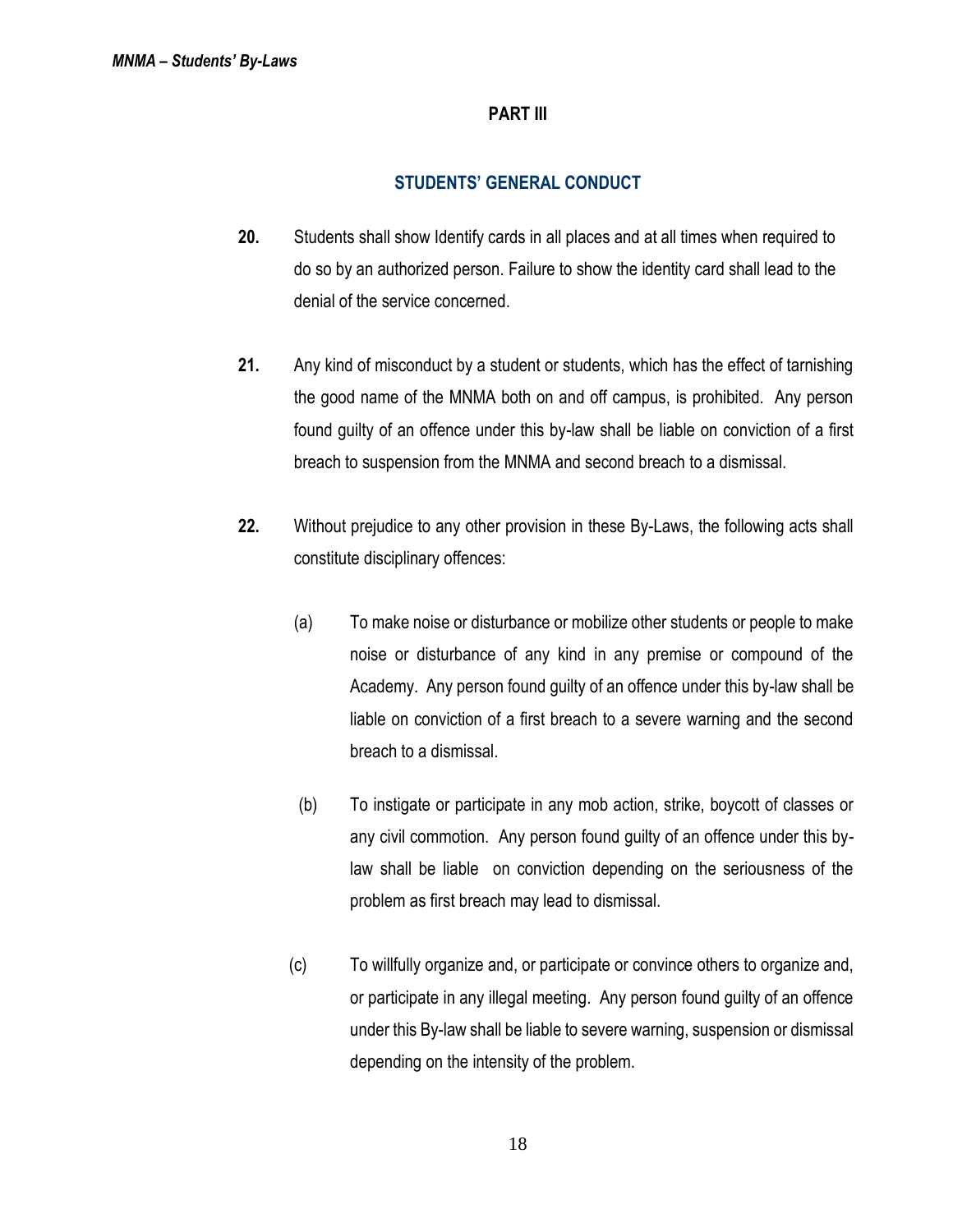- (d) Drunkenness or any disorderly conduct or unbecoming behaviour by any student of the MNMA, both **on** and **off-campus.** Any person found guilty of an offence under this by-law, shall be liable on conviction of a first breach to a severe warning, second breach to suspension and third breach to dismissal.
- (e) To behave in any manner which does or is likely to cause damage to the property of the MNMA or of another student or any other member of the MNMA community. Any person found guilty of an offence under this by law, shall be liable on conviction of a first breach to a fine, second breach to suspension from the Academy and third breach to dismissal.
- (f) To behave in any manner which is likely to encourage or instigate violence among other students towards the property or any member of Staff of the Academy, regardless of whether that behaviour occurs on or off the campus. Any person found guilty of an offence under this by-law shall be liable on conviction to severe warning, suspension or dismissal depending on the seriousness of the offence.
- (g) To do any act which causes or is likely to cause physical or psychological harm to any other student, staff or any other member of the MNMA community. Any person found guilty of an offence under this by law shall be liable on conviction to severe warning, suspension or dismissal depending on the seriousness of the offence.
- (h) To assault, abuse or harass any member of staff of the Academy, their families or any fellow student. Any person found guilty of an offence under this bylaw shall be liable on conviction to severe warning, suspension or dismissal depending on the seriousness of the offence.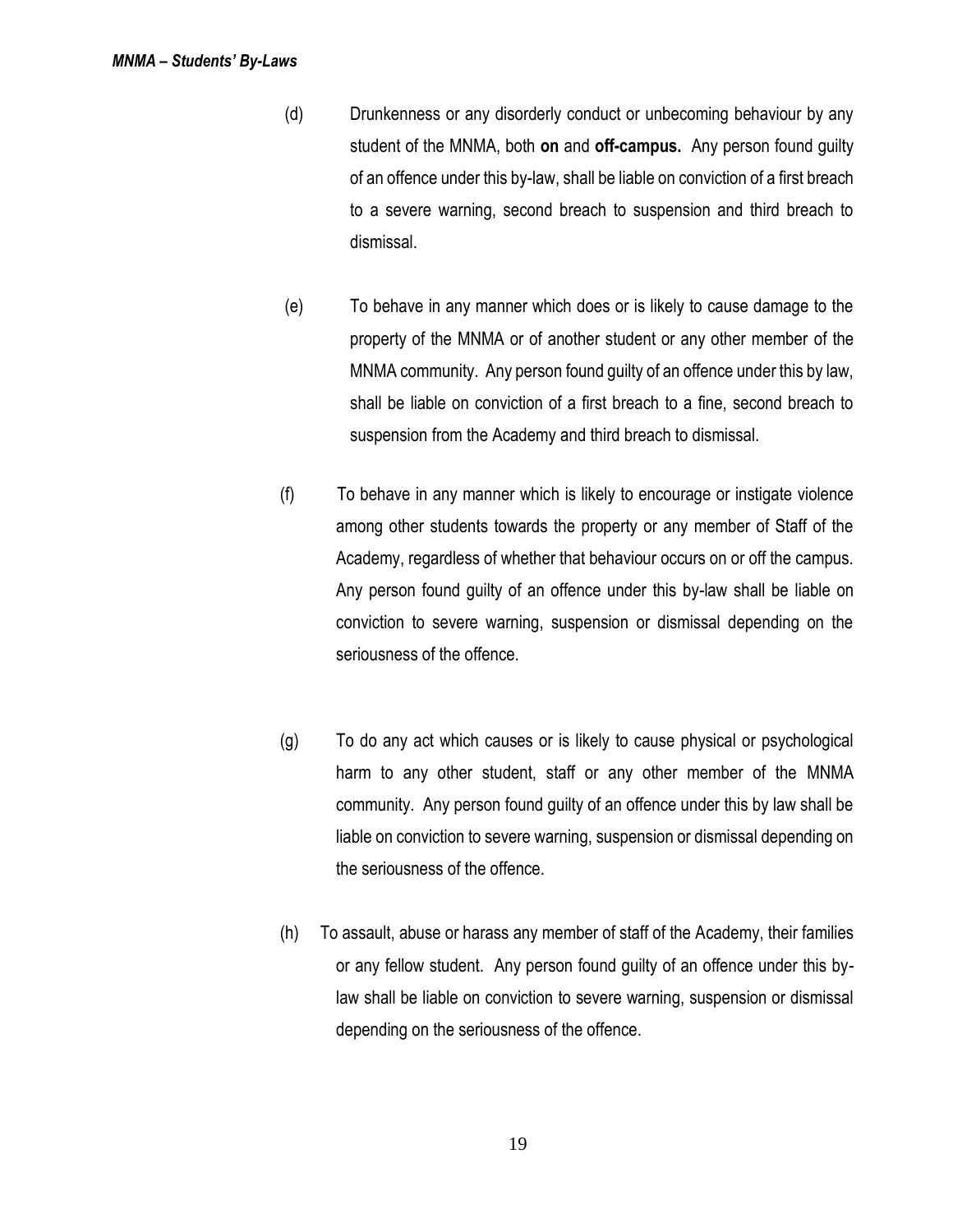- (i) Any conduct, which obstructs or frustrates or is likely to obstruct or frustrate the carrying out of any instruction or lawful activities scheduled to take place in the Academy. Any person found guilty of an offence shall be liable on conviction to severe warning, suspension or dismissal depending on the seriousness of the offence.
- (j) To willfully, maliciously or negligently destroy trees, hedges, flower beds, fences of any kind, lawns or any other physical features maintained and cared by the MNMA for whatever purposes. Any person found guilty of an offence shall be liable on conviction of a first breach to a fine, second breach to suspension from the Academy and third breach to dismissal.
- (k) To invite, entertain or accommodate a criminal fugitive or any person banned from the MNMA compound or premises. Any person found guilty of an offence shall be liable on conviction of a first breach to severe warning, second breach to suspension from the Academy and third breach to dismissal.
	- (l) Failure or refusal to abide by any lawful order issued under any laws of the MNMA or any lawful decision or directive passed by any appropriate organ of the MNMA. Any person found guilty of an offence shall be liable on conviction of a first breach to suspension from the Academy and second breach dismissal.
- (m) Theft of Academy's property or property of any person within or outside the campus. Any person found guilty of an offence shall be liable on conviction of a first breach to a fine, suspension or both and second breach to a dismissal.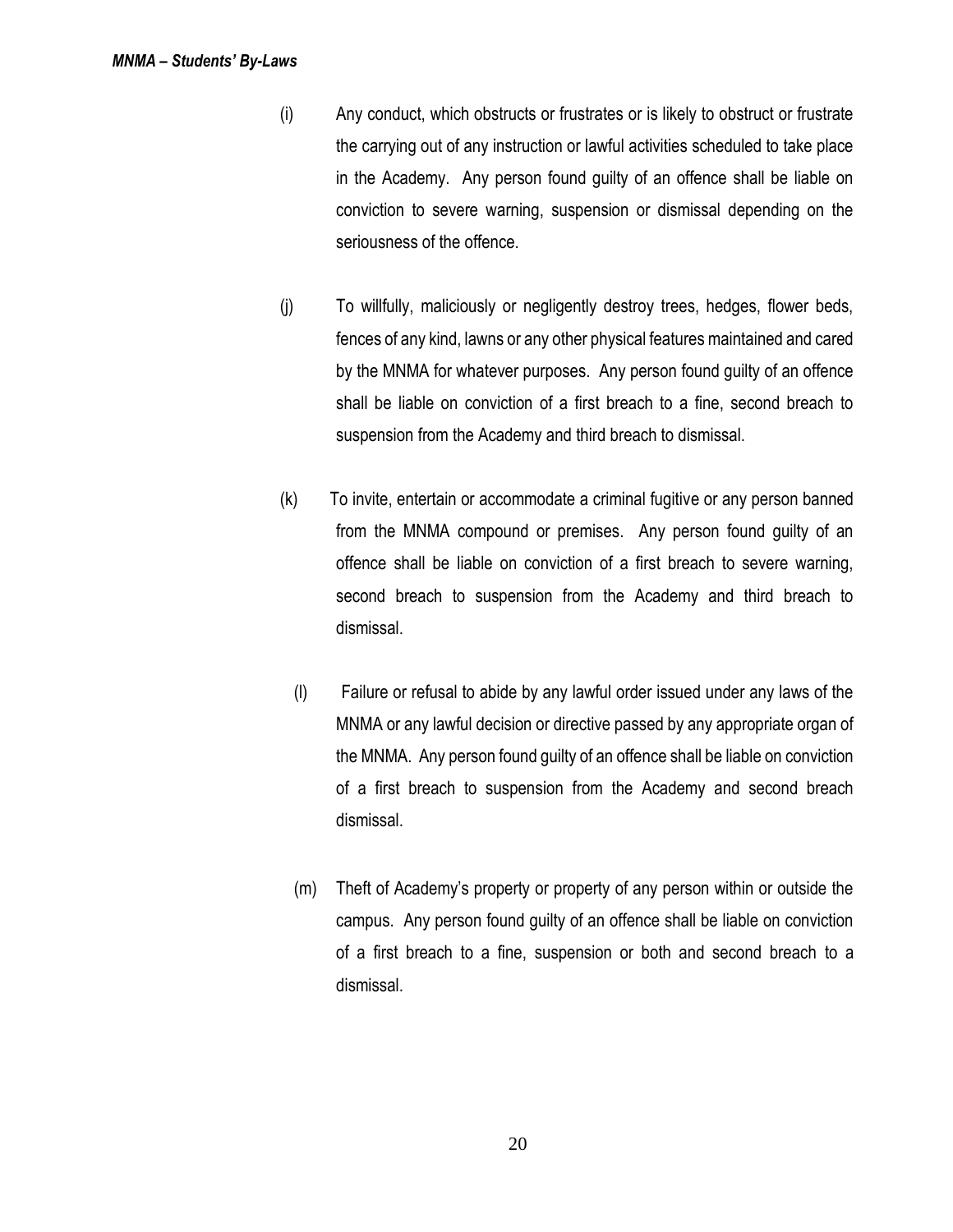- (n) Any fraudulent collection or charging money from fellow students or any other person. Any person found guilty of an offence shall be liable on conviction of a first breach to suspension from the MNMA and second breach to dismissal.
- (o) (1) Mismanagement or embezzlement of students' organization funds or of any other recognized student society established under the auspices of students' organization in accordance with the students' organization's constitution for the time in force. Any person found guilty of an offence shall be liable to pay compensation of the loss and a dismissal.
	- (2) (i) For the purpose of maintaining MASO expenditure discipline, the outgoing MASO Government shall leave in the MASO bank account the amount not less than 20% of the annual MASO income from Students' Union contribution.
		- (ii) In case of breach in (i) above the Government concerned will be held responsible for compensation/refund of the money as this shall be regarded as mismanagement of funds.
	- (3) MASO account shall be audited by the Academy's Internal Auditor in every Academic year.
- (p) To unlawfully possess or use any dangerous weapon either within or outside the MNMA. Any person found guilty of an offence shall be liable to dismissal.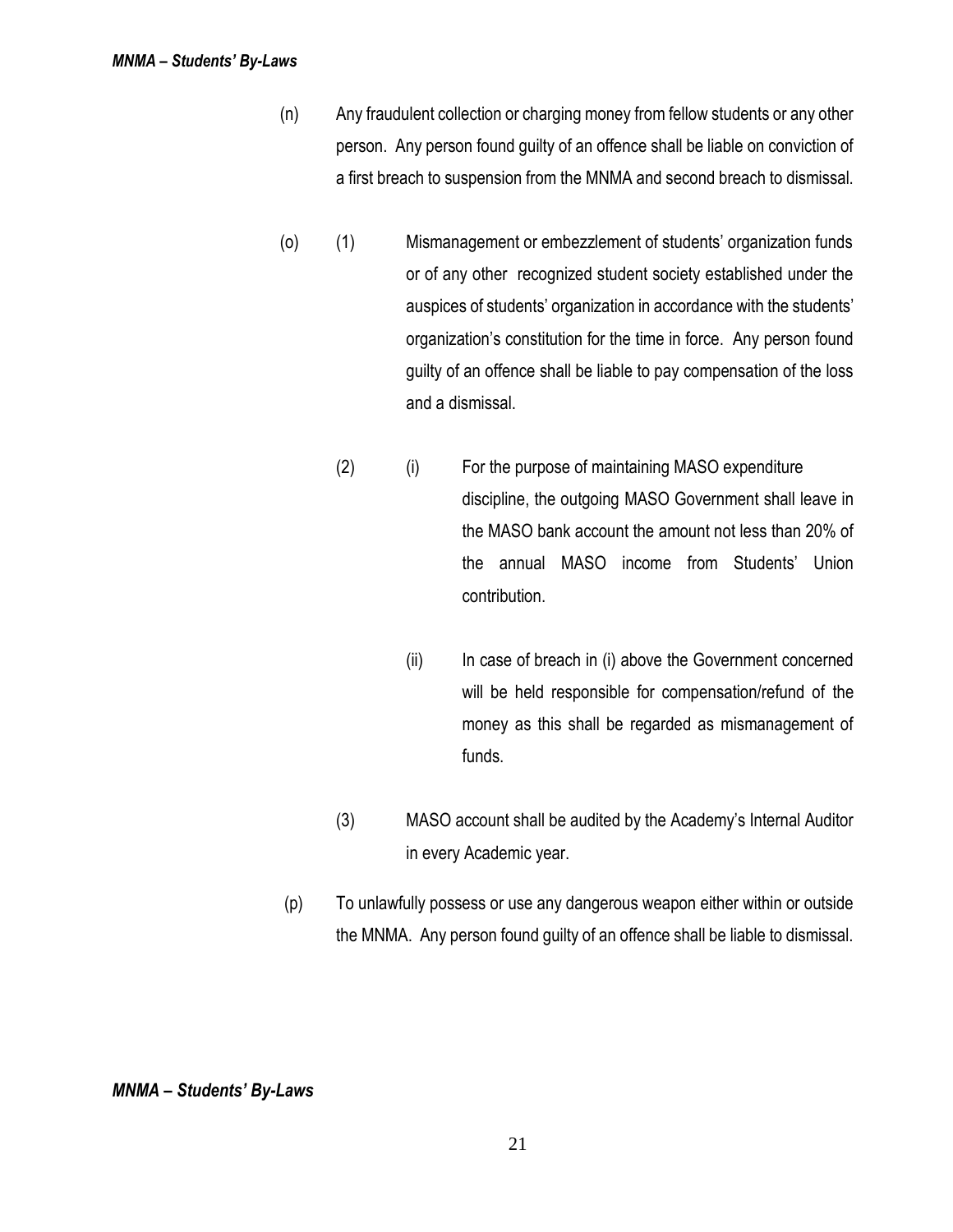- (q) To keep in possession of any kind of illegal drugs and, or engage in any business or transaction which involves illegal drugs. Any person found guilty of an offence shall be liable to dismissal.
- (r) Administer any illegal drugs to oneself or any other person for whatever reasons. Any person found guilty of an offence shall be liable to dismissal.
- (s) To willfully associate with any person or group of persons who for one reason or another are involved in illegal drugs transactions or business or any other criminal undertakings. Any person found guilty of an offence shall be liable on conviction of a first breach to suspension from the MNMA and second breach to dismissal.
- (t) Sexual harassment of whatever kind. For avoidance of any doubt, it includes **any** or all but not limited to the following:
	- (i) Sexual jokes, noises, lewd suggestions, foul language, obscene gestures, pressuring demands for dates, spreading rumours about a person's sexual life with the purpose of assassinating the character of the victim, patting, kissing, grabbing, and touching of sensitive body parts.
	- (ii) Transmitting offensive written, telephone or electronic communications of sexual nature, indecent exposure, and belittling comments on a person's anatomy.
	- (iii) The use of one's authority, either explicitly or implicitly, to coerce another into unwanted sexual relations or punish another for his/her refusal.

Any person found guilty of an offence shall be liable to two months suspension.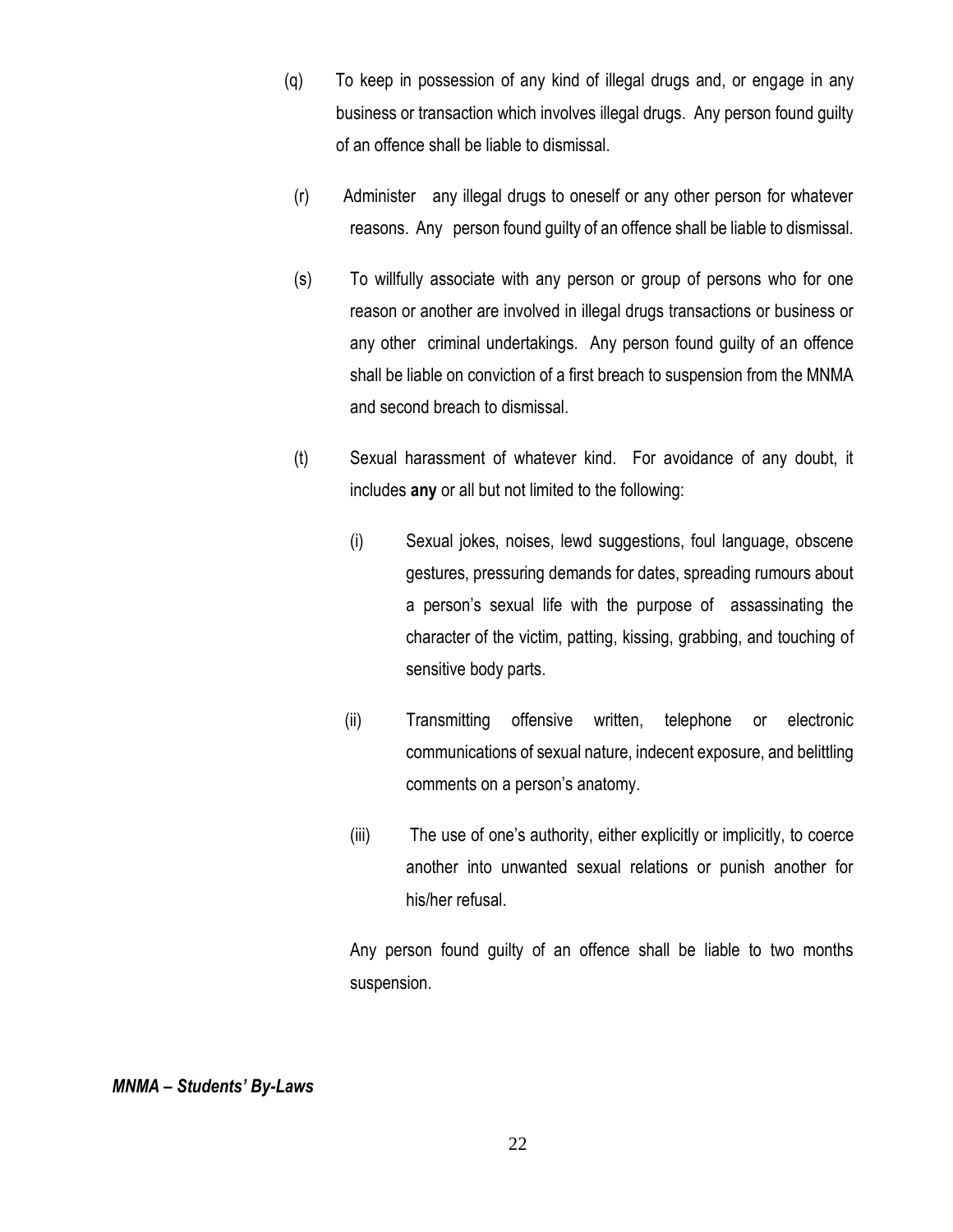- (u) Rape or indecent assault, public or group sex. Any person(s) found guilty of an offence under this part shall be liable on conviction to dismissal.
- (v) All other acts which in the opinion of the Disciplinary Authority constitute a disciplinary offence. Any person found guilty of an offence shall be liable on conviction of first breach to a severe warning, second breach to a fine and third breach to a suspension from the Academy.
- (w) Students' Organization shall not engage in any Political Party's activities whether on-campus or off-campus or conduct its affairs in any means.
- (x) No students' organization shall have a constitution which offends or conflicts with the provisions of the Act or any other Academy' written law in any way or manner whatsoever.
- (y) A student who is convicted by court of law of a criminal offence shall be dismissed from the Academy.
- **23.** A student whose suspension period exceeds two consecutive academic years shall cease to be a student of the MNMA.

### **PART IV**

### **CORRESPONDENCES**

- **24. (i)** All official correspondences outside the Academy by any student *Correspondences* that involves the MNMA shall be routed through the Principal.
	- (ii) Official letters to the press reflecting the interests of the student community at the MNMA shall first be approved by the students' government and shall bear the label of the MNMA student's organization as their origin and not the MNMA.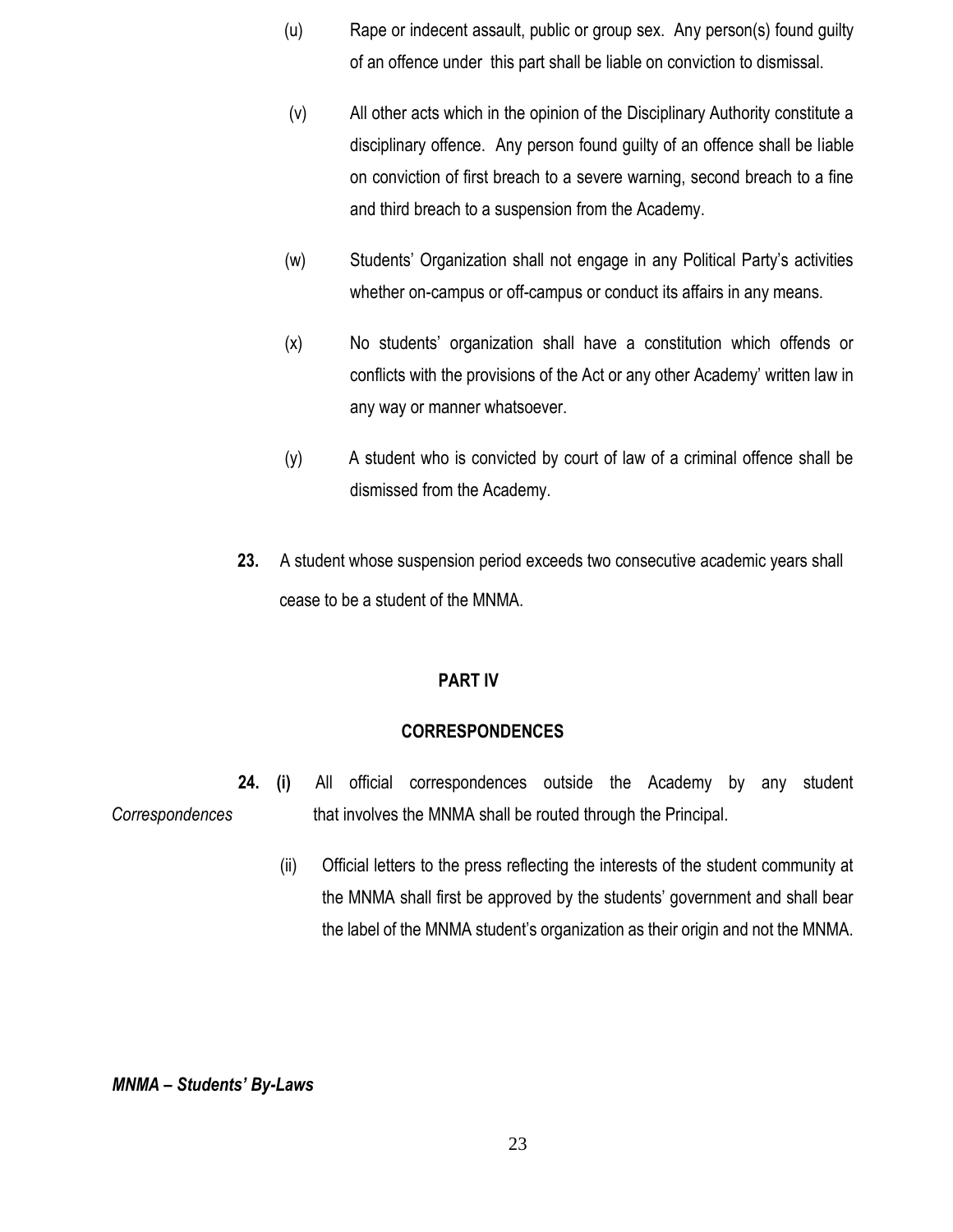- (iii) It shall be an offence under these By-laws for any student to interfere with any communication media system or air waves for whatever purpose and in particular, for securing hidden identity for the transmission of any message to other students, members of the MNMA community and/ or outside the MNMA with a view of achieving anything unlawful. Any person found guilty of an offence shall be liable on conviction to severe warning, suspension or dismissal depending on the intensity of the offence.
- (iv) Meetings of any kind between any student and any outside authority in which any problem about the MNMA is to be discussed shall be preceded by a written notification to the Principal four days before the meeting, showing the intention to hold such meeting and the notice so given shall specify the authority with whom the meeting will be held, the problem to be discussed and the time and place for such meeting.

### **PART V**

#### **DISCIPLINARY PROCEEDINGS**

**25.** (i) Notwithstanding the nature of the procedure intended to be adopted by the *Disciplinary* the disciplinary authority, no disciplinary proceedings shall be instituted against *Proceedings* any student after the expiration of thirty days from the date of the commission of an offence or, in the case of a continuation of injury or damage, within fifteen days . after its cessation.

> (ii) After a charge has been drawn, The Principal shall appoint inquiry officer(s) to investigate the offence.

 A charge shall be drawn and served to the accused student, together with a notice addressed to him/her inviting him/her to state in writing and within such period as may be specified in the notice, the grounds upon which he/she relies to exculpate her/himself.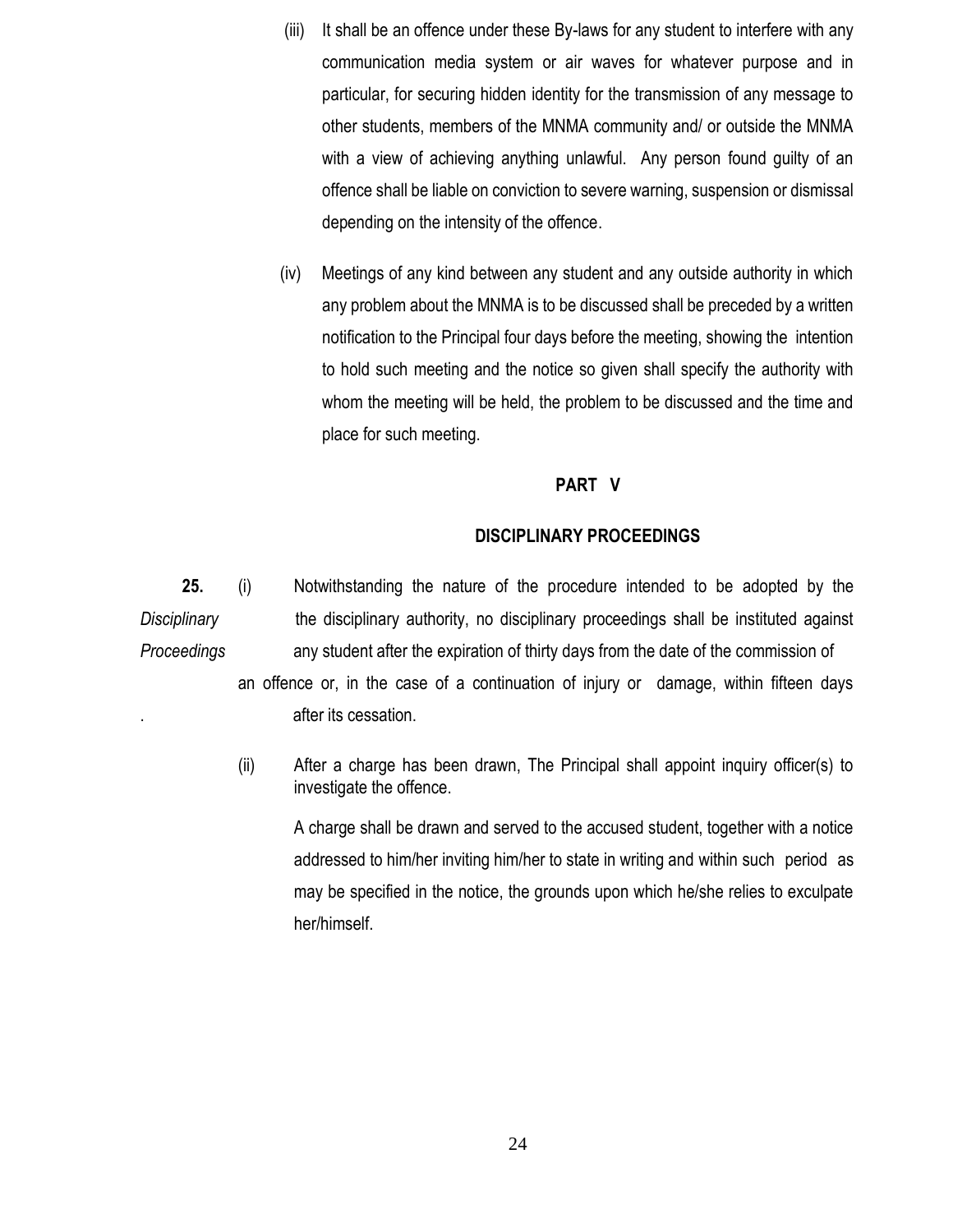- (iii) The inquiry officer(s) shall notify the accused student of the day, date, time and place upon which the inquiry shall be held. The inquiry shall not be open to the public.
- (iv) The accused student shall have the right to appear before the inquiry officer, be heard in his/her own defence and examine witnesses. Failure by the accused student to appear at the inquiry shall not vitiate the proceedings.
- (v) The accused student shall have the right to call witnesses on his/her own behalf and produce any document relevant to the inquiry.
- (vi) Evidence may be taken by inquiry officer(s) by oral or written statement.
- **26.** (a) There is hereby established a Students' Welfare and Disciplinary Committee (SWDC).
	- (b) Students' Welfare and Disciplinary Committee shall be composed of the following members.

| (i)   | Principal                                   | Chairperson |
|-------|---------------------------------------------|-------------|
| (iii) | Registrar                                   | Member      |
| (iii) | <b>Heads of Academic Departments</b>        | Member      |
| (iv)  | Two representatives of MASO                 | Member      |
| (v)   | Dean of Students                            | Member      |
| (vi)  | <b>Personnel and Administrative Officer</b> | Secretary.  |
|       |                                             |             |

- (c) The SWDC shall receive and work on all reported complaints or conflicts.
- (d) The SWDC shall provide counseling, mediations or reconciliation among parties.
- (e) The SWDC shall be responsible for recommending disciplinary actions to the Students Disciplinary Appeals Committee (SDAC) of the Governing Board.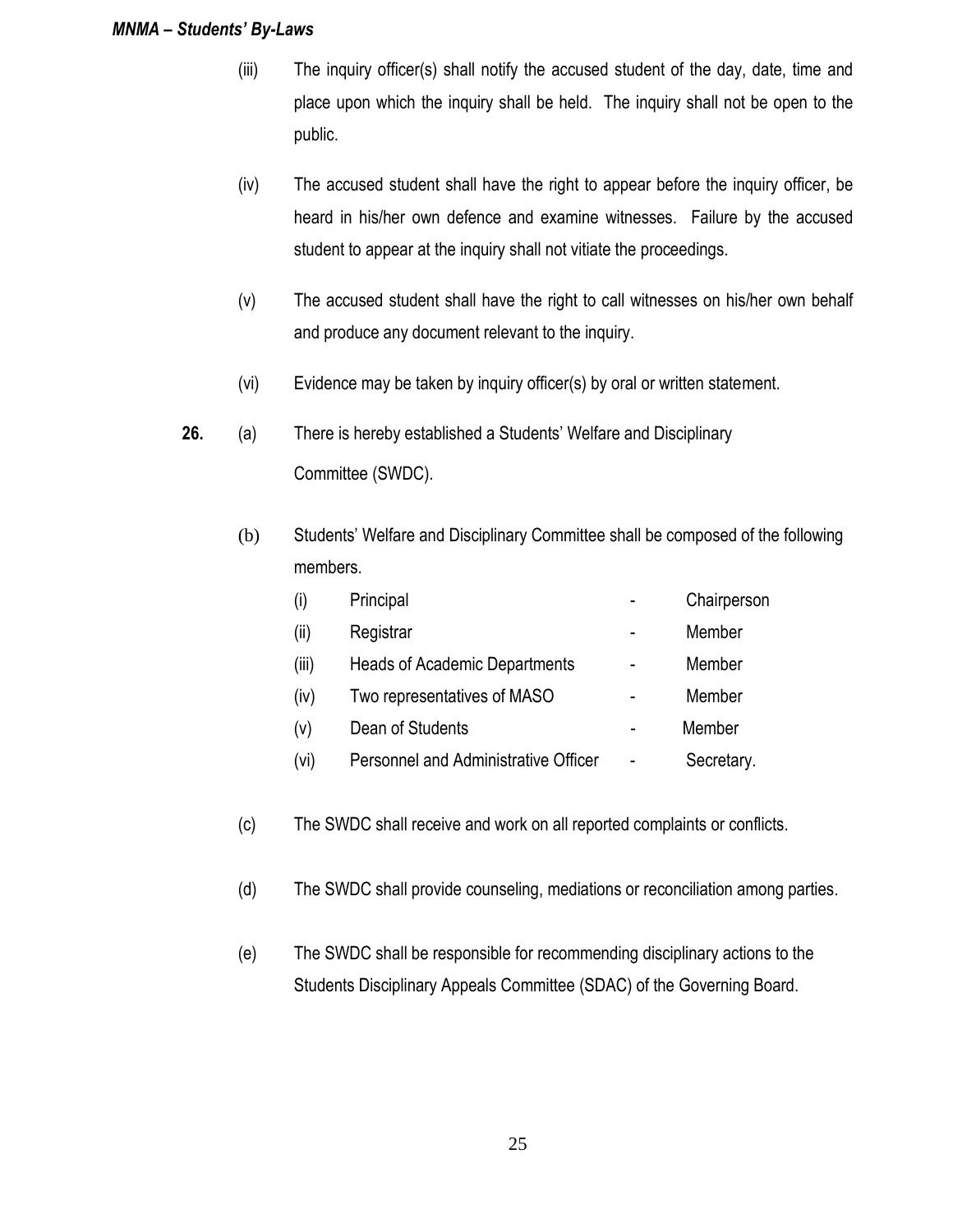- (f) Where a student has been punished for any disciplinary offence and she/he wishes to appeal to the SDAC of the Governing Board she/he shall do so within thirty days of the decision of the disciplinary authority.
- (g) The Students' Disciplinary Appeals Committee shall deliberate on the appeals and advice the Governing Board accordingly.
- (h) The Students' Welfare and Disciplinary Committee shall have the power to punish any student who breaches these provisions, save that the Principal shall have the power to student who breaches these provisions, save that the Principal shall have the power to suspend an individual student or a group of students who instigate(s) other students to behave in a manner that is likely to endanger other people and/or property of the Academy.

### **PART VI**

### **PENALTIES**

**27.** (i) The Principal shall, after consultation with the Chairman of the Board *Powers of the have the* power to suspend the whole student body if there is an imminent *Principal* danger to lives and property of the Academy and report to the Governing Board*.*

- (ii) A student may be dismissed where:
	- (a) Is charged and proved to have committed an offence punishable by suspension and that the same student had previously suffered the same penalty within the same academic year.
	- (b) Has been suspended and failed to comply with such penalty by either remaining or being seen on campus or attending lectures.
	- (c) It is established that, she/he has committed a criminal offence.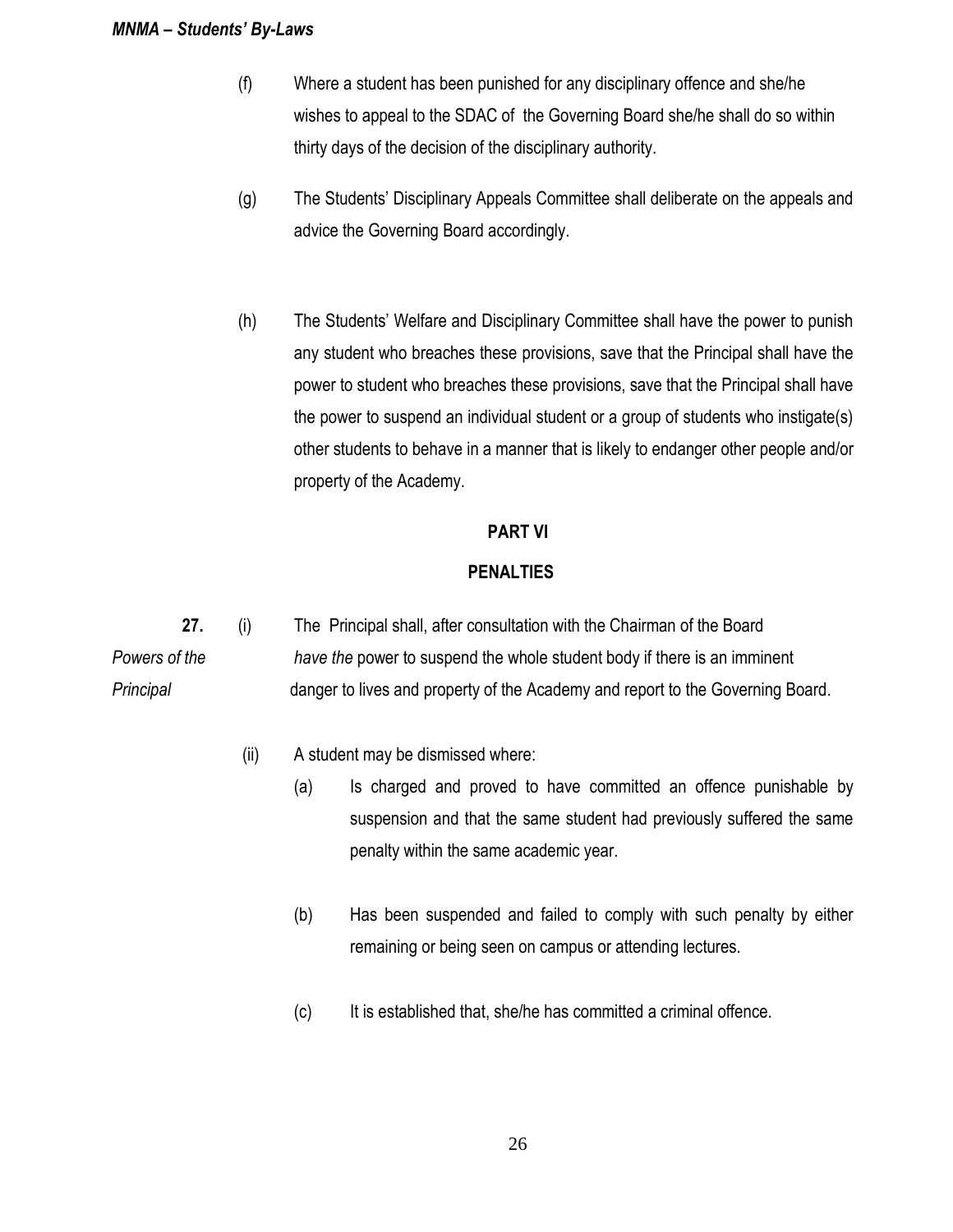- (d) Has committed an offence not specifically provided for-under these By Laws and which, in the opinion of the Disciplinary Authority, warrants dismissal.
- (iii) Any student found guilty of any offence under these By-laws may in addition to any specified penalty, be required to pay compensation for any loss or damage caused by him/her.
- (iv) The Disciplinary Authority shall have the power to make the following decisions where suspension or fine is preferred as a disciplinary penalty under these By Laws:
	- (a) In the case of a fine impose the fine not exceeding  $Tshs.100,000/=$  (One hundred thousand), depending on the intensity of the problem.
	- $(b)$  In the case of suspension to suspend a student for a period not exceeding two months.
	- (c) Decision of the amount of fine shall depend on the intensity of the offence.

## **PART VII**

## **MISCELLANEOUS PROVISIONS**

- **28.** The MNMA shall not be obliged to provide separate family accommodation to *Accommodation* married couples, breast-feeding mothers and their infants. *to married couples*
	- **29.** (a) Any complaint by a student against any member of staff of the MNMA
- *Settlement of* shall first be reported to the Head of Department in which such *member Complaints* belongs and the Head of Department shall on failure to settle the matter refer it to the appropriate higher authority next in command.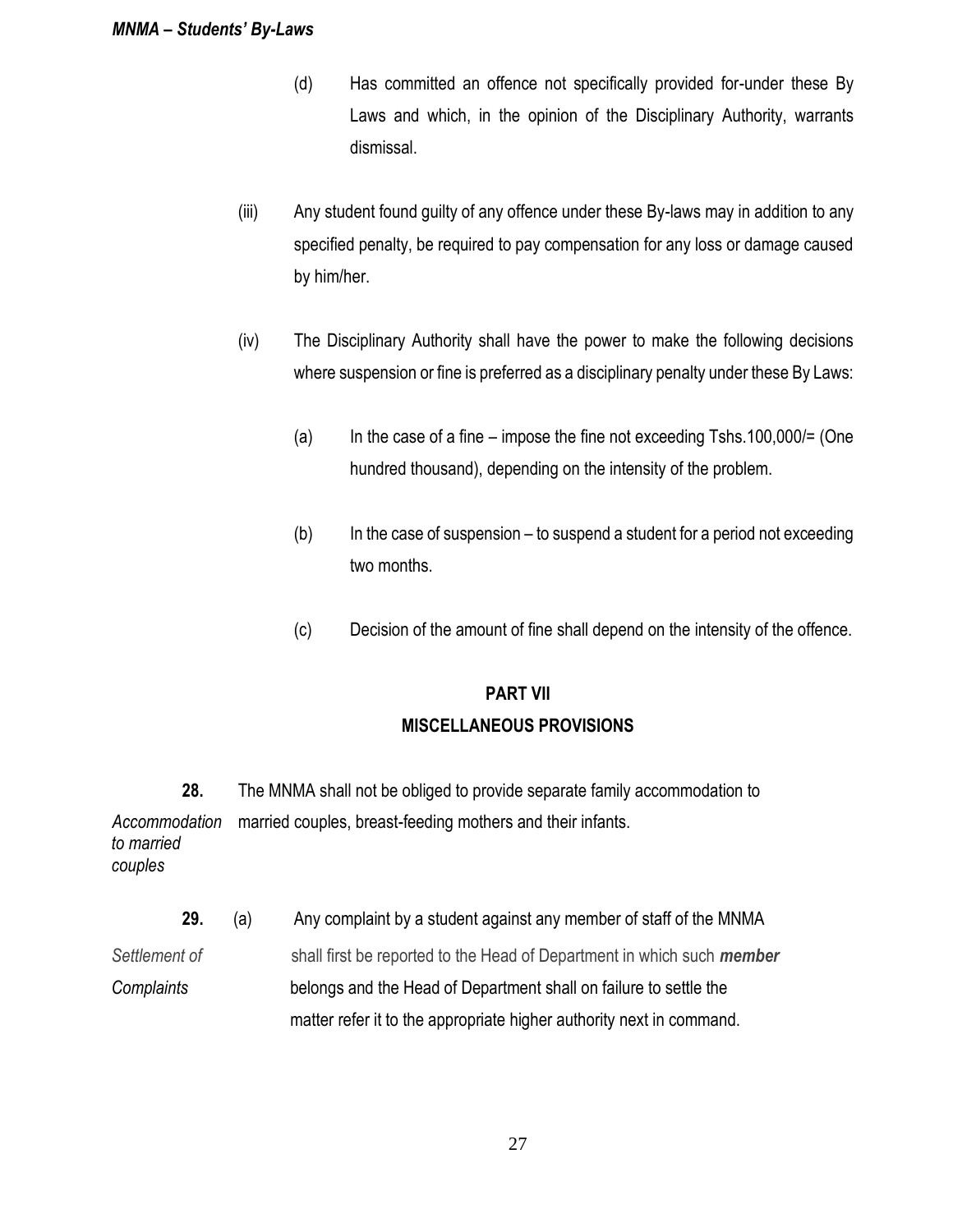- (b) Any complaint under sub-rule (1) and (2) of this by-law shall be lodged in writing.
- (c) Any other complaints of a student shall first be presented to the Dean of Students by the respective student or MASO.
- **30.** (a) Any student suspended from studies shall stay off-campus.

Status after

*Suspension (*b) Any student, who resumes studies at the Academy after being suspended under any of the provisions of these By-Laws or any other law in force and applicable to such Student, shall personally bear all the costs and other consequences of such suspension.

**31.** Any penalty imposed on any student by any authority under these By-laws or any *Record of* other law in force and applicable to such student shall be recorded in the personal *Penalties* file of the respective student.

- **32.** Smoking is not permitted in the library, cafeteria, lecture rooms, hostels, computer *Smoking* rooms or any other Public place that the MNMA may specify through any *Prohibited* appropriate notice from time to time.
- **33.** The Academy shall have the power to amend these By-Laws at anytime it deems *Powers to* necessary.

*Amend by-Laws*

**34.** Where any dispute arises to the application and or interpretation of these By-laws, *Disputes* the dispute shall be referred to the Principal for determination or *further* directive and, if

 *about* need arises, to the Academy's Governing Board whose decision shall be final.  *Interpretation*

**35.** Where there is an emergency need for overt operations of security officers or Policemen O*peration of* amidst students at the Academy, the Students' Organization will be informed as soon as *Security organs* possible of such presence.

28